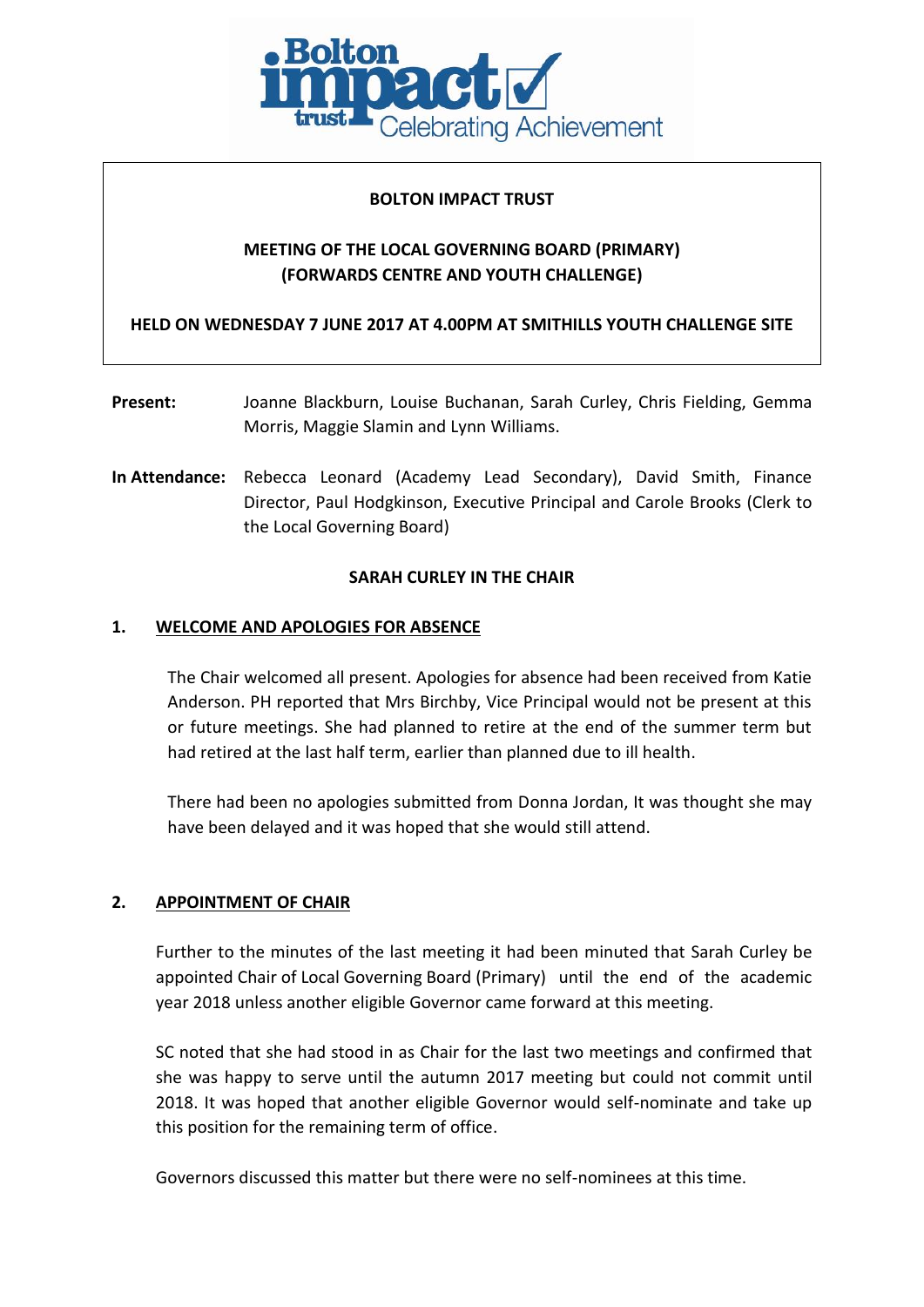PH reported that there were other vacancies on the LGB, one for a Parent Governor due to the resignation of Mrs Burgoyne and also a Local Governor vacancy. PH informed Governors that he had someone in mind for this position who may also be take up the role of Chair subject to LGB approval at the next meeting.

The Clerk noted that a Parent Governor election would need to be held at the earliest opportunity. It was agreed that this would be arranged.

**Agreed:** That Sarah Curley continue as Chair until the Autumn term 2017 Meeting.

## **Action:**

- i) PH to approach a suitable candidate to fill the vacancy of Local Governor and potential Chair.
- ii) RL to arrange a Parent Governor election at the earliest opportunity and inform the Clerk of the outcome in order to update the membership and forward a welcome to Governance pack to them.

## **Sarah Curley continued in the Chair**

# **3. APPOINTMENT OF VICE- CHAIR**

Governors were asked to appoint a Vice Chair of the LGB (Primary). Governors discussed this matter but there were no self-nominees. It was proposed that this matter be deferred to the Autumn term along with that of the Chair and that an appointment be made once the appointment of Chair had been confirmed.

**Agreed:** That the appointment of Vice Chair of the Primary LGB (to serve until the autumn term 2018 meeting) be deferred to the autumn 2017 meeting.

# **4. DECLARATION OF INTEREST**

### 4.1 Declarations of Interest

No declarations of pecuniary interest or conflict of interest were made.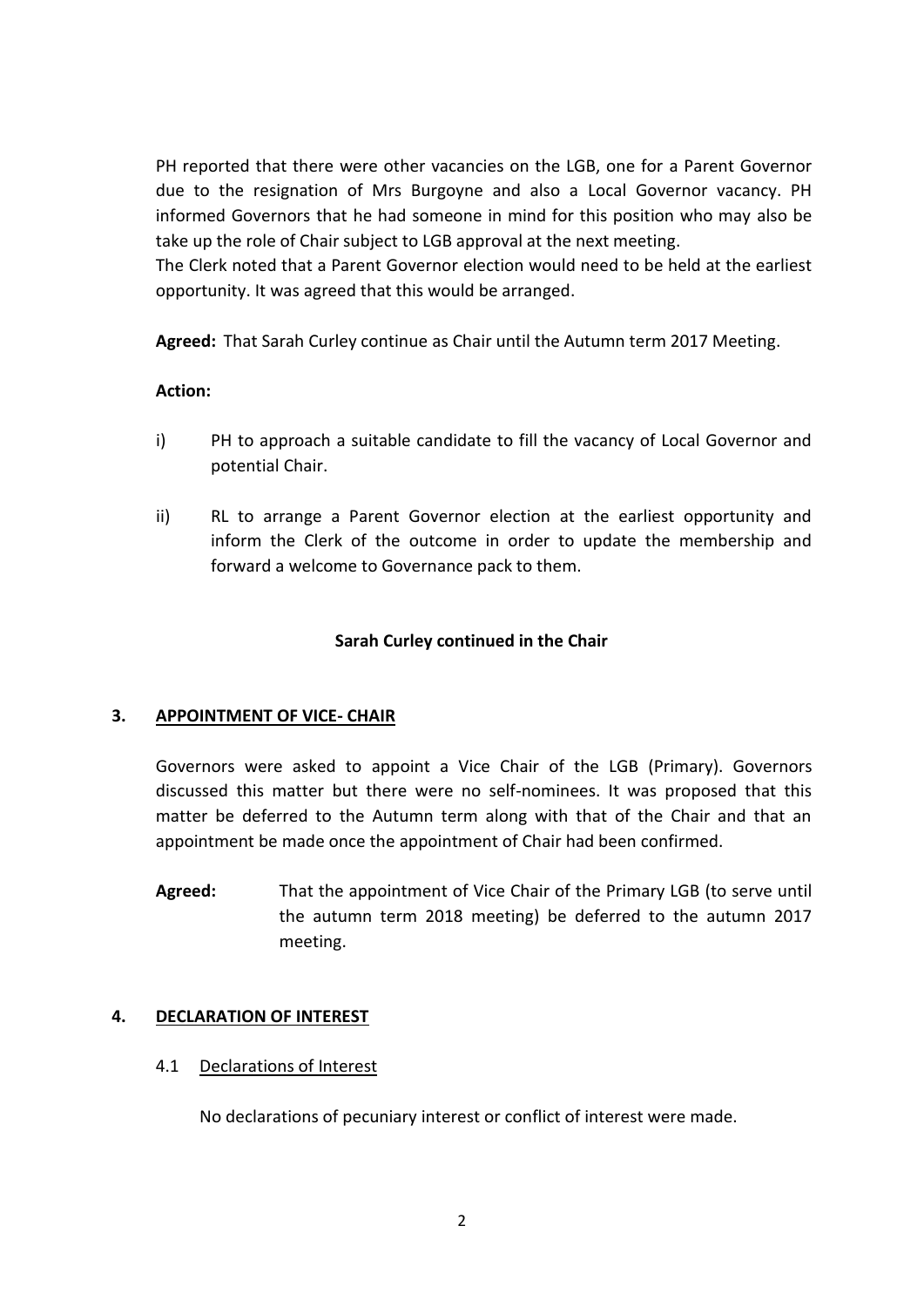## **5. MEMBERSHIP / GOVERNANCE ISSUES**

## 5.1 Governor vacancies

It was noted matter had been discussed at the previous item. The Clerk informed the LGB that further to circulation of the agenda that she had received an emailed resignation from Mrs Burgoyne, Parent Governor and therefore the following vacancies remained:

- One Local Governor
- One Parent Governor

### **Action:**

- i) PH to make the necessary arrangements to appoint a Local Governor.
- ii) RL to make the necessary arrangements to hold a Parent Governor Election and inform the Clerk of the new Governor appointed.

### **6. MINUTES OF THE LAST MEETING AND MATTERS ARISING**

Governors had received a copy of the minutes of the last Local Governing Board (LGB) held on 9 February 2017.

Governors reviewed and approved the minutes.

- **Agreed:** That the minutes of the meeting held on 9 February 2017 be received and approved subject to the following amendment to the agreement at item 2, appointment of Chair to read:
- **- Sarah Curley to be appointed as Chair of the Primary LGB to serve until the Autumn term 2017 meeting.**

### **Matters Arising**

Governors discussed the actions and matters arising from the minutes of the 9 February 2017 that were not included within the agenda for this meeting. It was noted that some actions had been assigned to Mrs Birchby and that due to her early retirement it was necessary to ensure that these had been followed up and therefore were further reviewed to ensure that they had been addressed. Governors were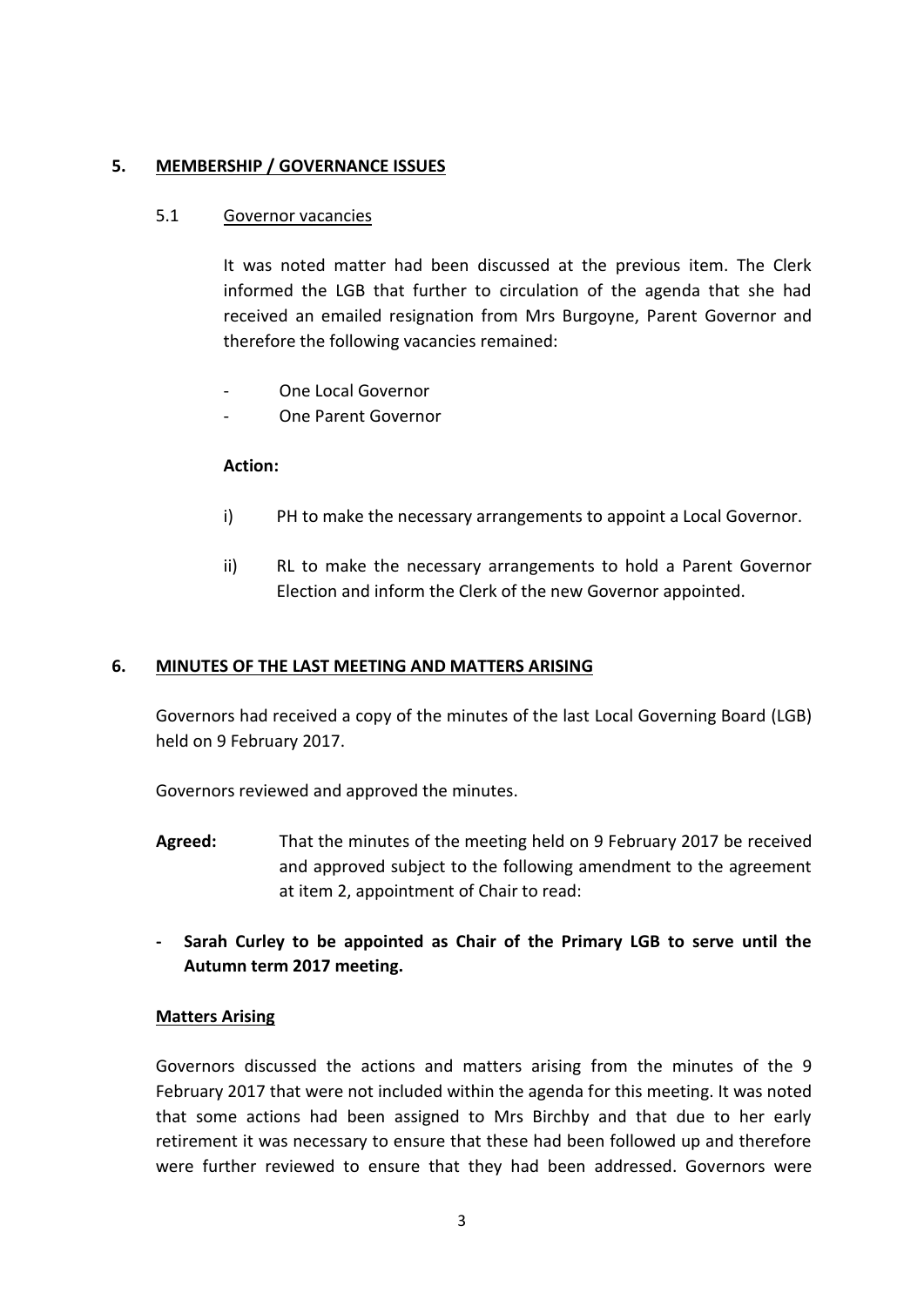therefore guided through the minutes in order to review all actions and the following responses:

# 6.1 Edubase Site

DS confirmed that the Edubase site was fully up to date and compliant. It was noted that this had been a challenge due to the detail required to be recorded for each individual Academy within the Trust.

# 6.2 Academy Website

A report compiled by Mrs Williams had been circulated with the agenda papers for Governors information. It was noted that at the time of completion the academy were no compliant, this had been work in progress, much had been done since and it was felt that a new deadline for completion be made to ensure full compliance.

DS reported that a lot of work had been done and that the Academy were more compliant than they had been. It had been a challenge differentiating the lines of responsibility between the five individual academies and also the website of the Trust. It was noted that there was no specific guidance for alternative provisions and that a lot of the guidance provided was not relevant to the PRU setting.

SC emphasised the need to ensure all relevant details were on the website including curriculum detail. It was noted that much of this information was included within the academies policies and therefore the required detail could be taken from those.

DS confirmed that this was work in progress and that more and more was being populated as time went on including Provision mapping, Pupil Premium details and also staffing details for the Academy Leads.

PH suggested that a 'snag list' be compiled to assist what was required and ensure that the necessary compliance deadline was met.

PH also reported that he was to meet with the Academy Leads on 16 June to discuss matters around the 'Offer' and the need to continue to support and meet the needs of the pupils effectively.PH referred to a very effective template that was in now use at lever Park, this would be discussed with them and shared with LGB at the earliest opportunity.

SC referred to the need for more effective SEN reporting. It was realised that Katie Anderson, SENCO was not in attendance at this meeting but it was felt that she would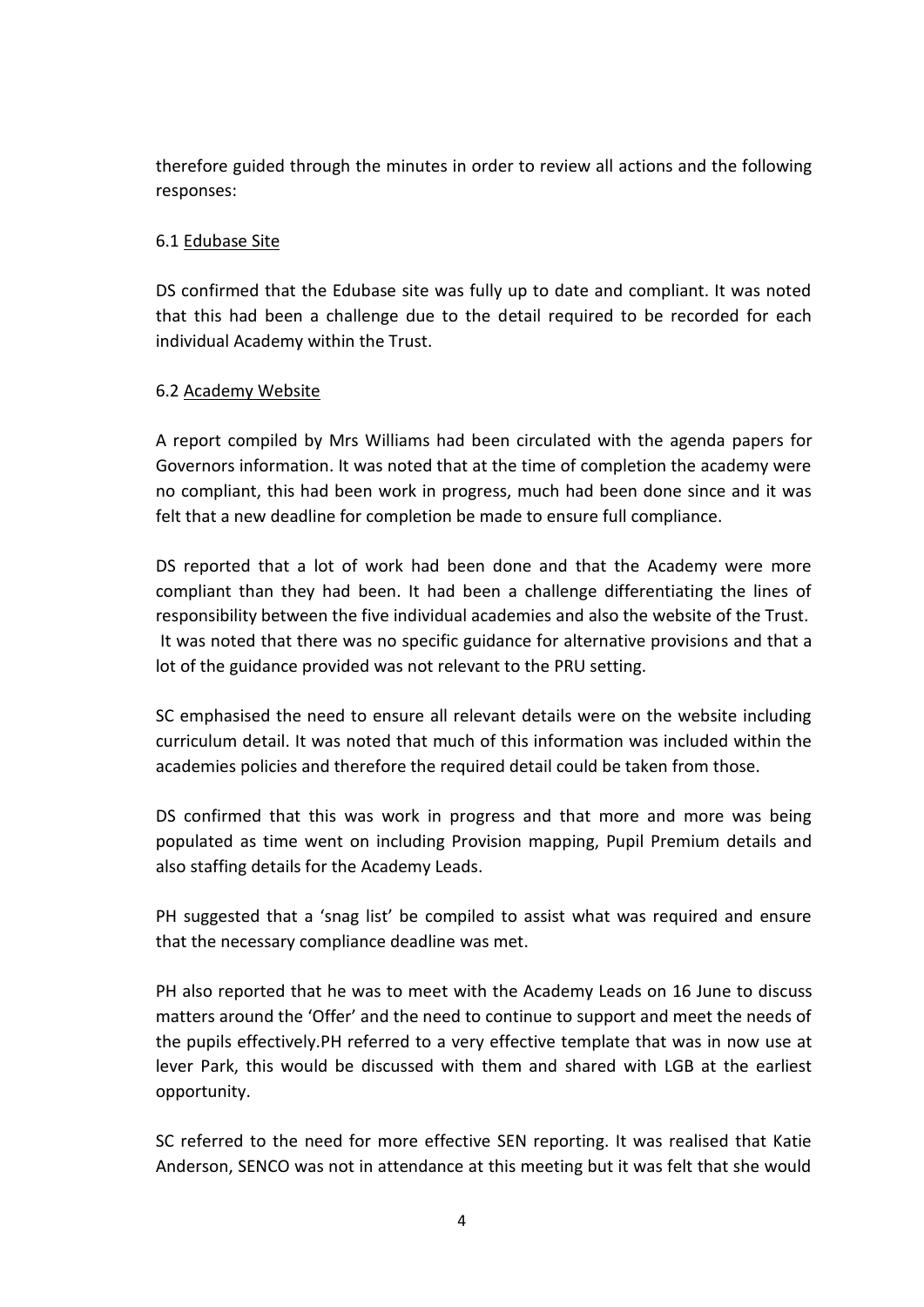be a suitable Governor to take responsibility in this area and provide reports to the LGB in this area along with Safeguarding.

SC referred to photos of the academy setting/pupils on the website. RL noted that many pupils were not in favour of having their photo taken. LW noted that it was imperative to be selective when choosing photos for the website in order to create the right impression for any 'on lookers'. Governors discussed this matter and agreed that the right image was required in order to represent the effective 'offer' that was made to the pupils.

SC noted that Governor 'pen portraits' giving a brief introduction of themselves were required to be sent to DS as soon as possible in order for them to be uploaded alongside their photographs. DS noted that there were still some photos outstanding and requested that Governors forward a suitable picture to him at the earliest opportunity to be uploaded onto the website.

LW requested that the deadline for website compliance be 29 September 2017. At this point she would further review and report back as appropriate at the next meeting.

**Agreed:** That the deadline for website compliance be 29 September 2017.

### **Action:**

- i) Governors to forward their pen portrait and photograph to DS at the earliest opportunity for inclusion on the academy website.
- ii) PH to complete a 'snag list' for the outstanding items required to be addressed for the website.
- iii) DS/PH to ensure that the website in fully compliant by 29 September 2017.
- iv) Katie Anderson, as SENCO to provide reports in respect of SEN/Safeguarding as part of her Link Governor role.

# 6.3 C-POMS

Further to minute number 9, Mrs Birchby had been tasked to further investigate the implementation of C-POMS. In her absence, PH reported that the purchase of CPOMS across the whole Trust had been considered, in house training had been undertaken and it was hoped that it would be fully implemented across the Trust by September 2017. Governors commented how useful this tool was in their settings.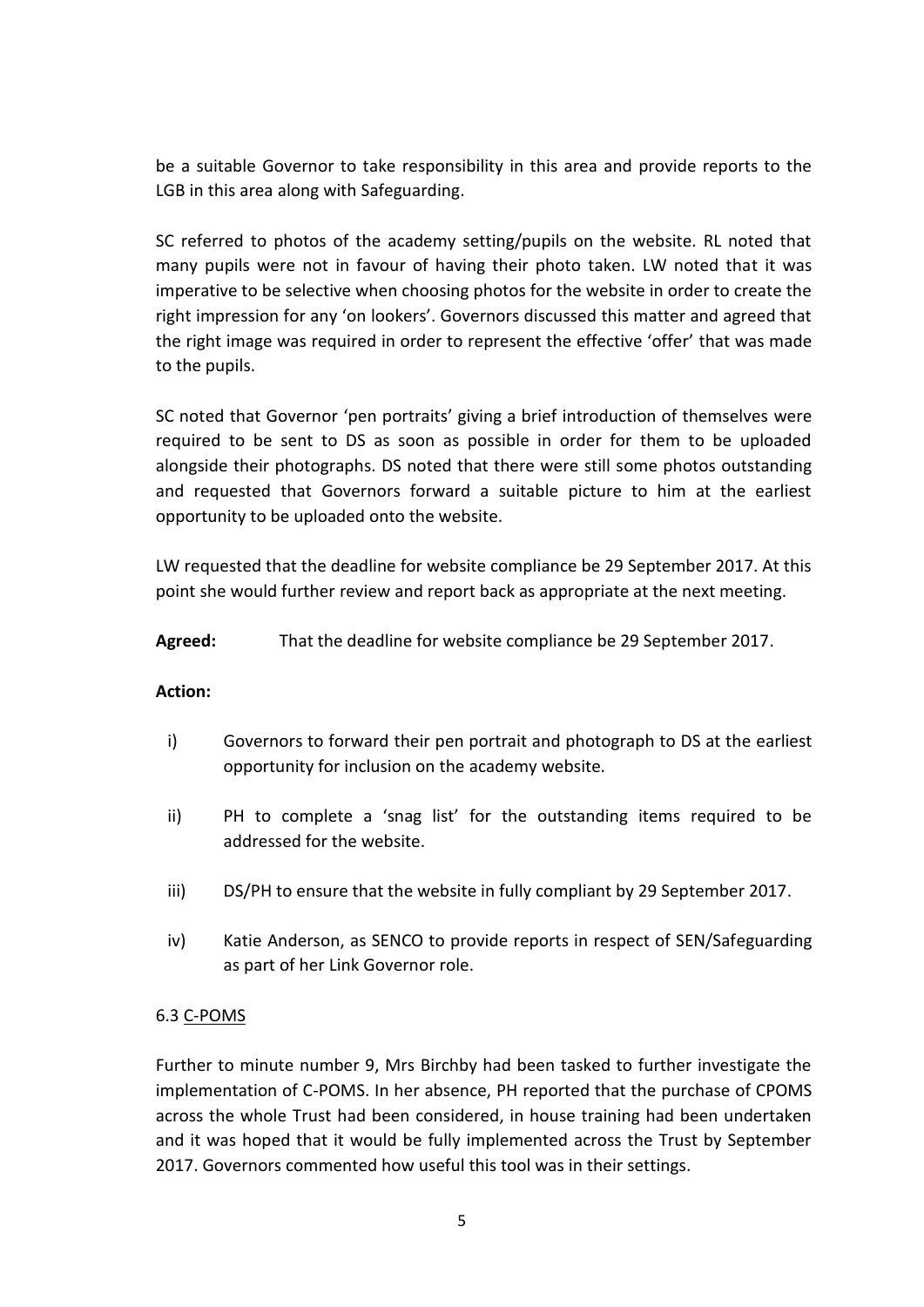**Action:** RL to make the necessary arrangements and further investigate the implementation of CPOMS for the Primary Academy.

# 6.4 School Improvement Professional (SIP)

SC referred to the minutes where it had been recorded that Mr Pounds was the Academies SIP and that the LA paid for his services. A discussion was held in respect of the costs for LA SIP service provision which was £2,600 per academy including two visits per year in comparison to provision by other providers. It was felt that a review of the best value for money was required, especially if the cost for the SIP service level agreement (SLA) was applied to each individual unit provision/academy. LW noted that the LA SIP service had now become a non-delegated service and that schools had to budget for this. SC tabled an example of the SIP SLA that had been shared at the most recent Chairs Briefing.

**Action:** PH and DS to further review and investigate this area and ensure that best value for money was maintained.

## 6.5 Health and Safety Report

Further to minute number 9.1 Governors discussed that Health and Safety of the Primary Academies was the responsibility of the LGB as opposed to the Trust. PH noted that all LA Corporate Property Health and Safety reports were required to be presented to the LGB.

It was noted that the link Governor responsible for this area was Gemma Morris and that PH would ensure that all relevant reports that were compiled for the trustees were forwarded to her for further reporting and monitoring at LGB level.

### 6.6 Pupil Premium Grant Funding (PPG)

Further to the minute number 9.1,it was reported that there had been some confusion in respect of who was eligible for PPG and what information could be published on the academy website. It was noted that the Forward Centre was eligible for [PPG but that the Primary Youth Challenge Academy was not and therefore no requirement for a report being placed on the academy website. DS explained that PPG was received for secondary Youth Challenge but that Primary PPG remained with the child's school.

CF referred to Looked After Children funding noting that currently the academies did not receive any funding from the LA representing the child. Governors felt that this funding should be passed to the provision caring for the child and if this was not being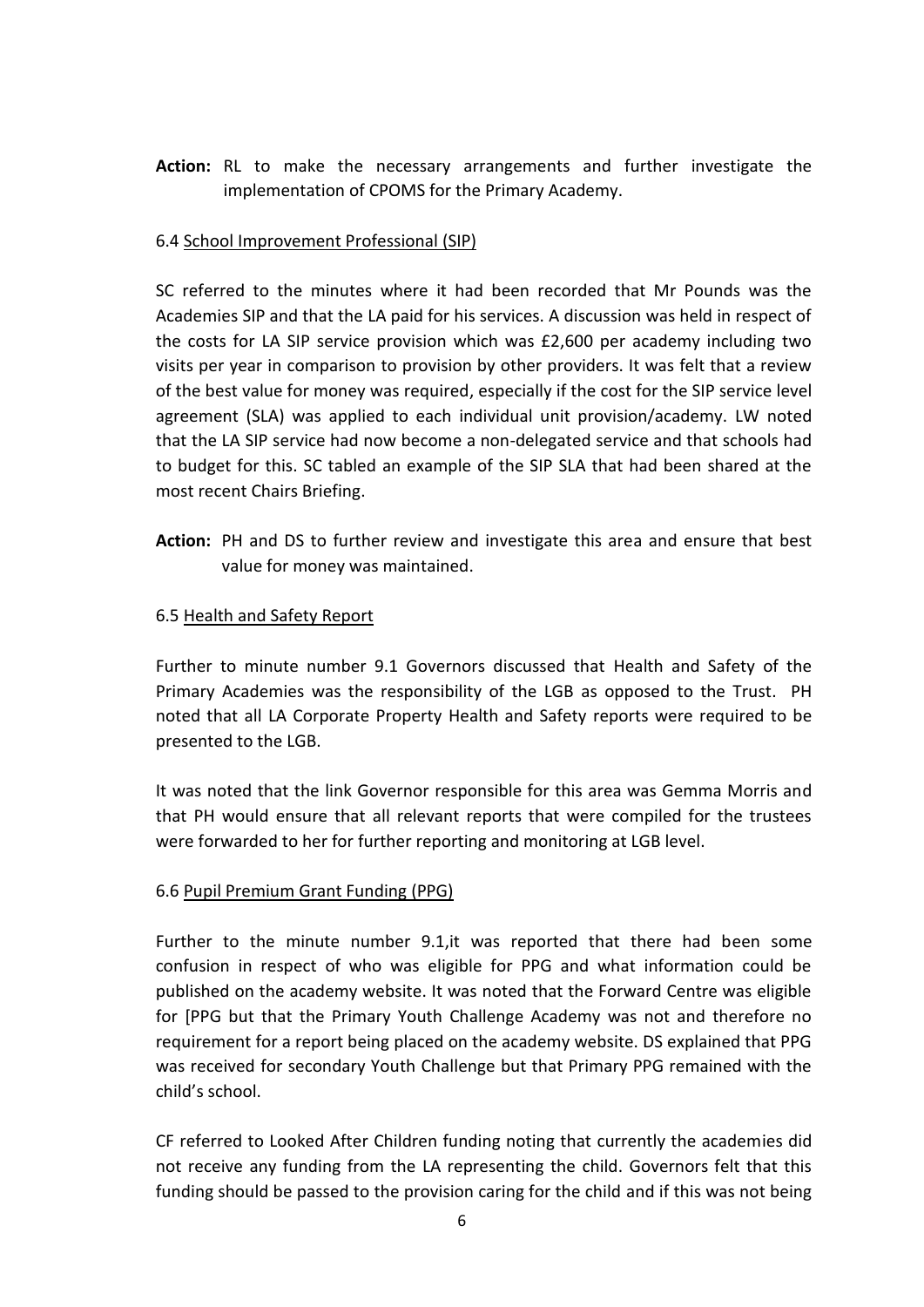received the matter ought to be addressed to determine who was benefitting from the funding. It was felt that it may be the first school in which the child had originally been placed and if they had then been transferred to the pupil referral Unit (PRU) they should pass the funding on.

DS reported that a statement in respect of PPG spending was on the website to reflect the funding spent, the interventions used and impact made.

# 6.7 Safeguarding Policy

Further to minute 9.7, RL reported that this was a model Policy was for all academies and had recently shared with the Secondary LGB. A number of typing and amendments to the format had been discussed. These would be made and once completed would be re-circulated to all Governors for their approval.

**Action:** RL to update the Safeguarding Policy and forward to all Governors for their information and approval at the next meeting.

# 6.8 Appraisal Procedures linked to the terms of Reference/Pay Policy

Further to minute number 10.2, PH confirmed that the Trust held a Pay and Appraisal Committee and that any pay recommendations would be discussed at that level in November 2017. DS noted that all pay matters were made at Trust level. SC referred to pay appeals and asked who staff would appeal to if it was required. PH reviewed the terms of reference for the Pay and Appraisal Committee and read out the relevant sections. SC also reviewed the terms of reference for this and also the LGB terms of reference. It was confirmed that the LGB were responsible for managing any appeals.

A discussion was held and it was agreed that further clarification was required but that the detail in respect of pay awards relating to the KPI's ought to be removed from the Pay and Appraisal Committees terms of reference.

**Action:** PH to clarify responsibility in this area and update the terms of reference to remove the point relating to KPI's.

# **7. NOTIFICIATION OF ANY OTHER BUSINESS**

The following item of Any Other Business was reported:

**-** Governor Conference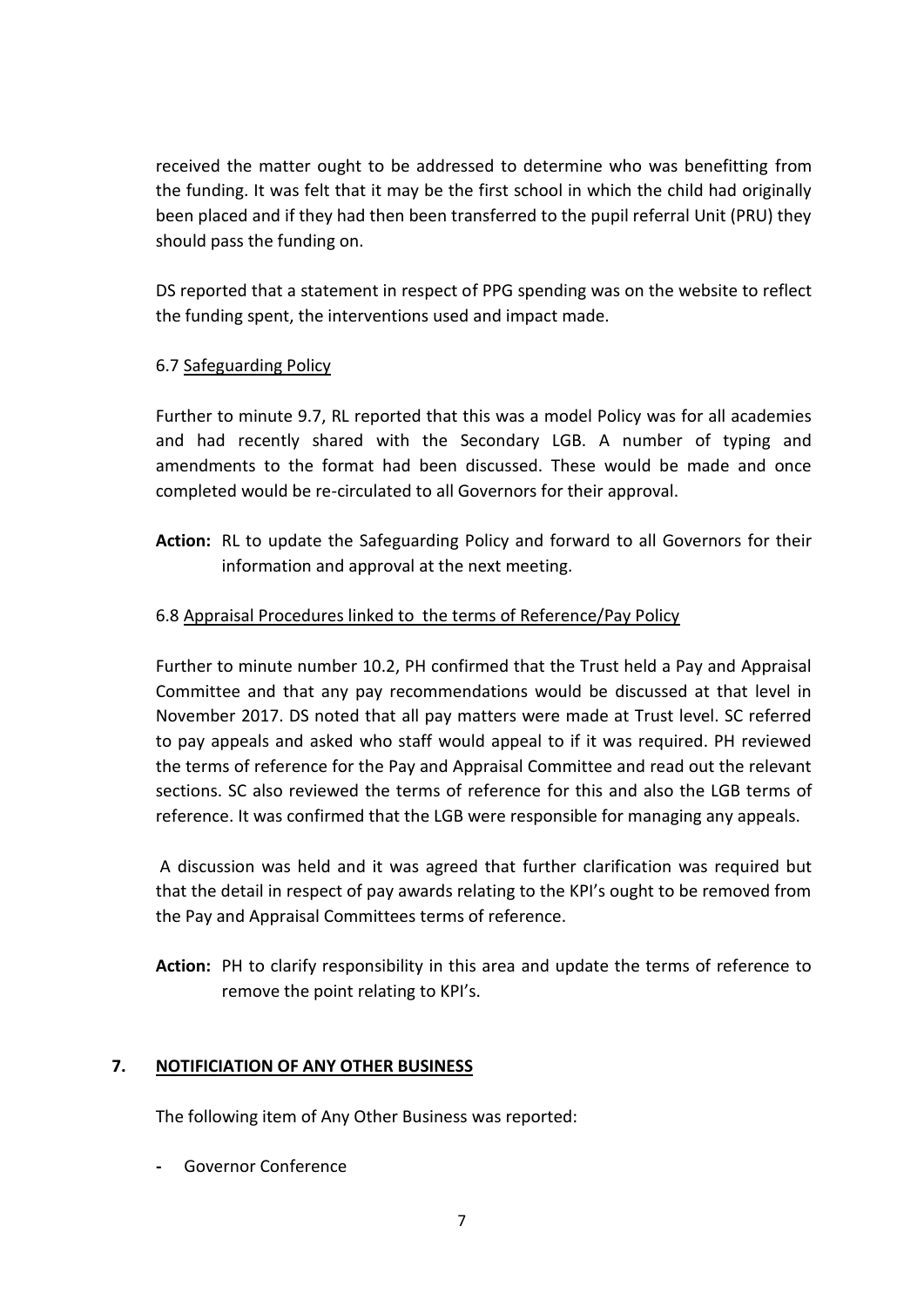The Clerk proposed that this item be to be discussed at item 8 under nominated Governor Repots. This was agreed.

# **8. NOMINATED GOVERNOR REPORTS**

#### 8.1 Chairs Briefing

The Chair reported that she had attended the spring term Chairs' Briefing held on 15<sup>th</sup> May 2017 where the following matters had been highlighted:

- Education Improvement presentation
- Summer term meeting updates
- Governance Services: Service Level Agreement

PH reported that he had received details of the Governor Services SLA provision for review and action. SC explained that the new SLA offered a new banding system and choice of clerking arrangements including the services of minute clerk at a lower cost or an advisory and support service from more experienced clerks as currently provided, whom would also take the minutes at the meeting.

PH reported that he had arranged to meet with Mary Powell to further discuss the requirement for the future and asked Governors if they were happy to delegate the decision to PH and Mary Powell who would in turn inform Mr Ashworth, Governor Services Manager accordingly. This was agreed.

- DfE Competency Framework
- Clerks Competency Framework
- Business Continuity Planning

The Clerk tabled a briefing note in respect of Business Continuity Planning. It was noted that this had been compiled from a recent training session held by Judith Smith, LA Auditor. SC read out the details of the report. The Clerk asked PH if this area was managed at Trust level or LGB level as there would be individual specifics to each LGB.

- **Agreed:** That RL and DS would review this report and further discuss at the next meeting
- **Action:** Clerk to forward the report to all Governors for their review and information.

### 8.2 Primary Partnership Governor's Report

The Clerk reported that the Primary Partnership Forum had been held on 5 June 2017.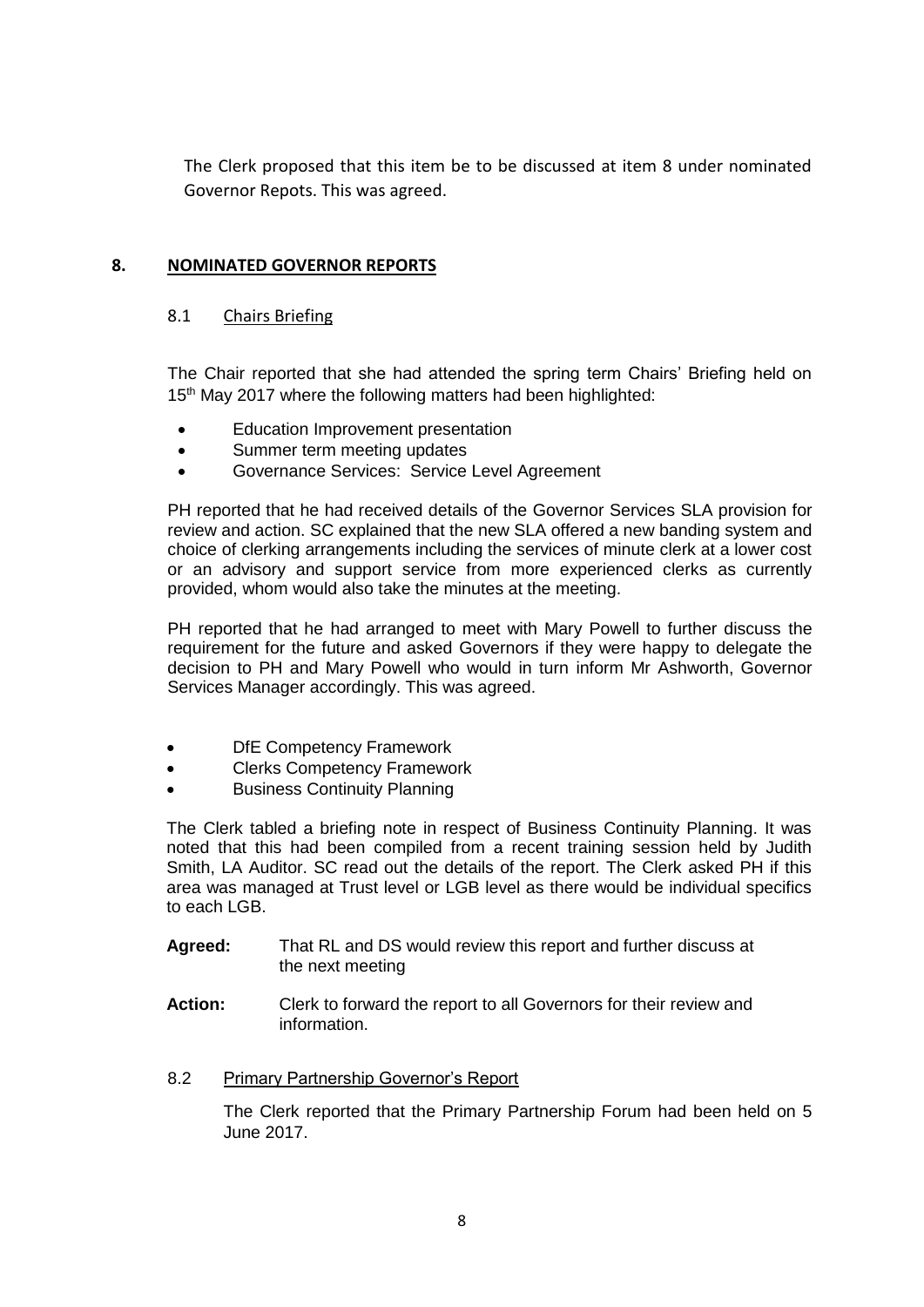Katie Anderson, the nominated Partnership Governor, who was not present at today's LGB meeting had attended the Primary Partnership meeting where the following matters had been highlighted:

- Arts in School: Local Cultural Education Partnership Gillian Smith, Bolton Cultural Education Partnership – Development Group Co-ordinator
- Start Well Service for Early Years Jan Robinson, Strategic Lead for Early Years

The Clerk tabled a report compiled by KA following the briefing. A copy of the report had also been emailed to all Governors.

#### 8.3 Link Governors Report on Training / Recent Training undertaken

The Clerk reported that the 2017/18 Governor Training Programme would be available on the Governor Exchange before the end of the current term. A briefing session for link governors would be held on 7<sup>th</sup> September 2017. It was noted that RL was the link Governor for training.

It was noted that there was a number of new training opportunities available in the programme to assist governors in their role, taking into account national initiatives and changes in legislation.

#### 8.4 Nominated Link Governor Reports

#### 8.4.1 Health and Safety Report

Reports compiled by Gemma Morris in respect of Health and Safety across the Primary Youth Challenge and the Forwards Centre sites had been circulated with the agenda papers for Governors review and information.

SC thanked GM for her very informative reports and asked if anyone had any questions or comments relating to either setting.

#### Primary Youth Challenge

#### A Governor asked if the Academy held any Defibrillators on site.

RL confirmed that there was one on site, it was thought that this had been secured through the 'Red Cross' but that members of staff had not received any training in order to use it.

Governors discussed that no training was required in order to have a defibrillator on their premises it was there for Emergency Services to use if they were in the area and required access. It was also noted that these machines could be operated very easily as instructions were given at the time of use.

DS noted that had recently been made enquiries with contacts at Bolton Wanderers Football Club as to the cost to purchase three defibrillators resulting in £800 each plus any associated training costs and had therefore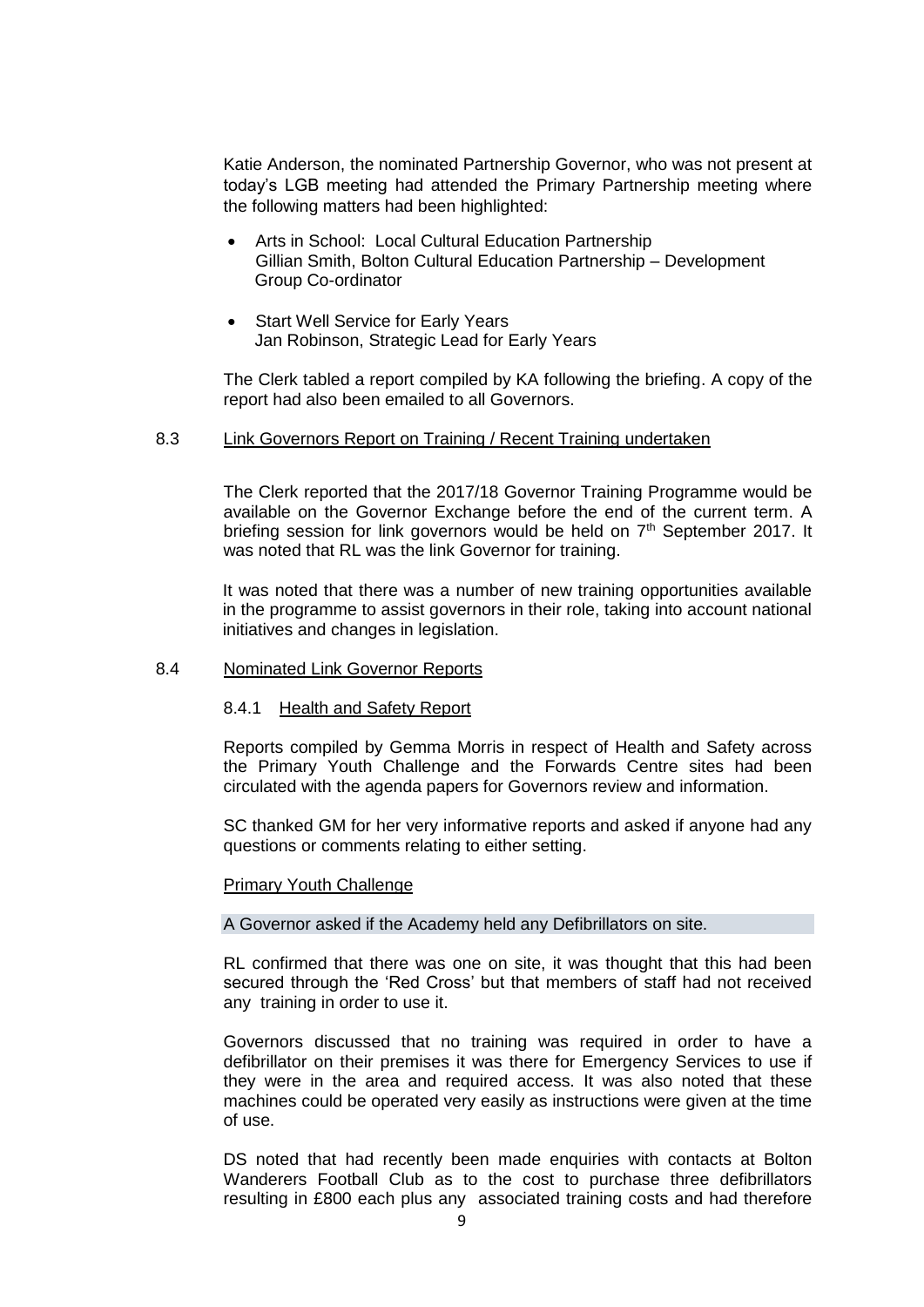since been considering suitable sponsorship opportunities. DS commented that he had been un-aware that the Academy had a defibrillator and therefore would only require two now.

Governors further discussed this matter noting that these items were usually free to community buildings that were willing to house them. SC noted that she had one in her school and would make enquiries as to where it was supplied from.

Action: SC to make enquiries as to the supplier of her schools defibrillator and advise DS at the earliest opportunity.

#### Forwards Centre Report

GM noted that since the reports had been circulated GM had made a second visit/walk around the Forwards Centre. PH noted that this had been very useful and informative.

RL noted that it had since been ascertained that as the Academy was a tenant of the building that the area of Health and Safety and the lines of responsibility were a very complex matter and required some clarification. RL felt that the Academies were required to undertake their own risk assessments and Health and Safety assessments and procedures in order to feel comfortable that all was covered and managed effectively and were compliant.

PH referred to a recent visit with Mr Feeley, Head Teacher at 'the Orchards Federation' who had suggested and recommended a Health and Safety Monitoring system call the 'Every System'. It was felt that whilst this may be challenging, it may be worth considering.

RL noted that there was a Site Manager in place who managed the whole site including Smithills School. This was a very complex area and required careful consideration to ensure matters were managed correctly and the responsibilities were appropriately placed.

SC and all Governors thanked GM for her very thorough and informative reports.

#### 8.4.2 Meeting with the Academy Leads

A report compiled by Lynn Williams and Sarah Curley's meeting with the Academy Leads from both the Primary Youth Challenge and Forwards Centre sites had been circulated with the agenda papers for Governors review and information.

SC noted that the focus for the autumn term would be 'The Quality of Teaching and Learning'. A meeting would be arranged for them to visit both settings ahead of the next LGB meeting. A report would be compiled and circulated to the Local Governing Board in advance of the next meeting.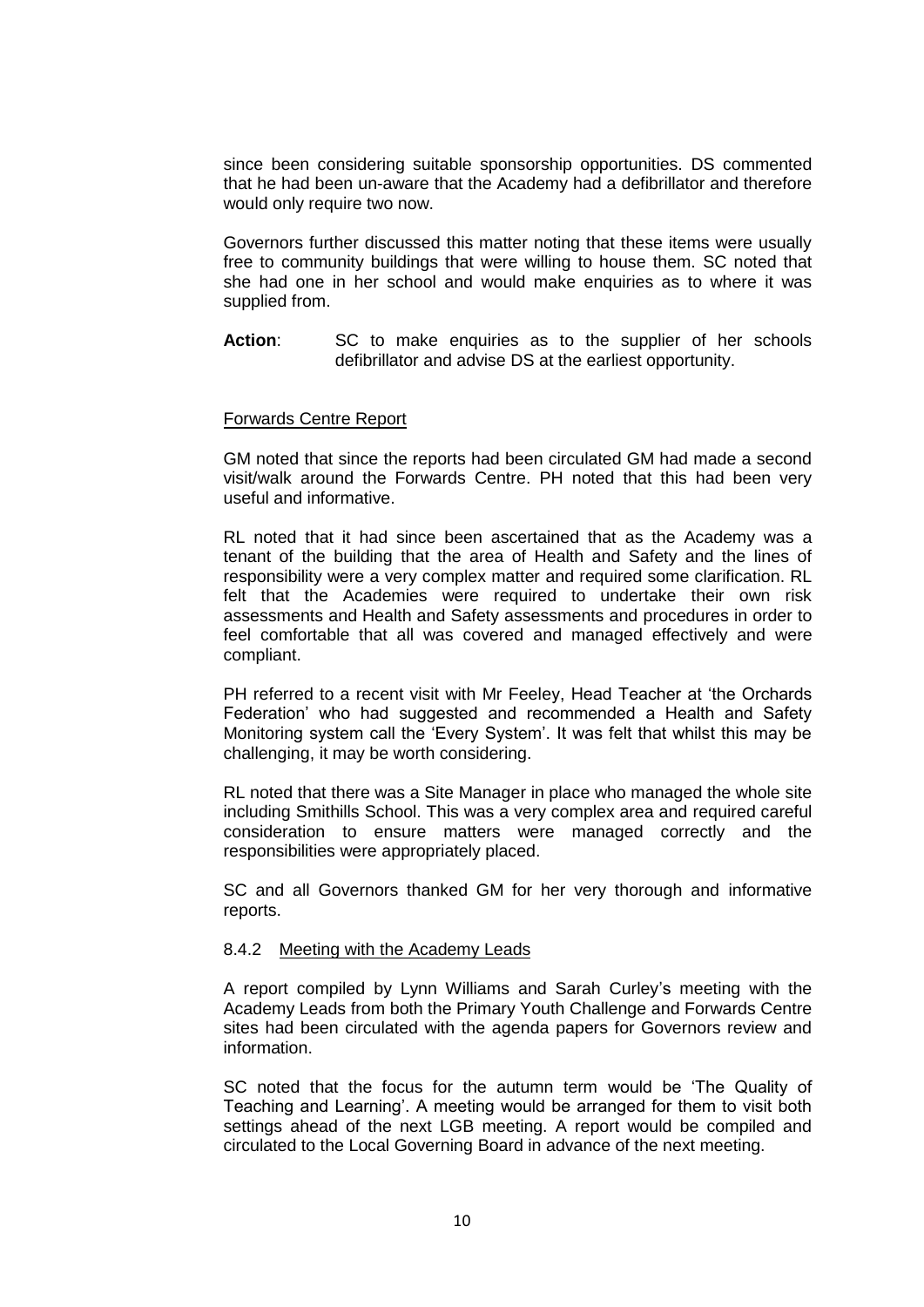### 8.5 Bolton Governor Conference

The Clerk reported that the Governor Services Team were to hold their annual Governor Conference on Saturday 4 November 2017 from 9am until 2pm at the Bolton Mercure Georgian House, Blackrod, with the theme Positive Futures for Children and Young People.

Governors were to receive presentations from a keynote speaker and in addition there had been/would be interactive workshops on a number of current topics.

The Clerk noted that further information would be provided in due course but if any Governor wished to attend they would need to gain approval from the school/Academy before making their booking due to the costs incurred as some schools may wish to limit the number of attendees.

# **9. ACADEMY LEAD REPORTS TO LOCAL GOVERNORS**

A copy of the Academy Leads report for both

- i) Youth Challenge
- ii) Forwards Centre

had been circulated with the agenda papers for Governors review and information. Academy leads were requested to present their reports to the Local Governing Board as follows:

### **Youth Challenge – Academy Leads Report**

LB presented her termly report to the LGB giving an in depth report of all areas as follows:

- Capacity and Pupil Movement
	- Termly intake (autumn 16) Total pupil numbers
- Pupil Destinations
- Safeguarding
- Health and Safety
- Pupil Outcomes
	- Academic
	- **Attendance**
	- Whole cohort ECM Improvement
- Pupil Behaviour/strategy usage
- Quality of Teaching
- Personnel Issues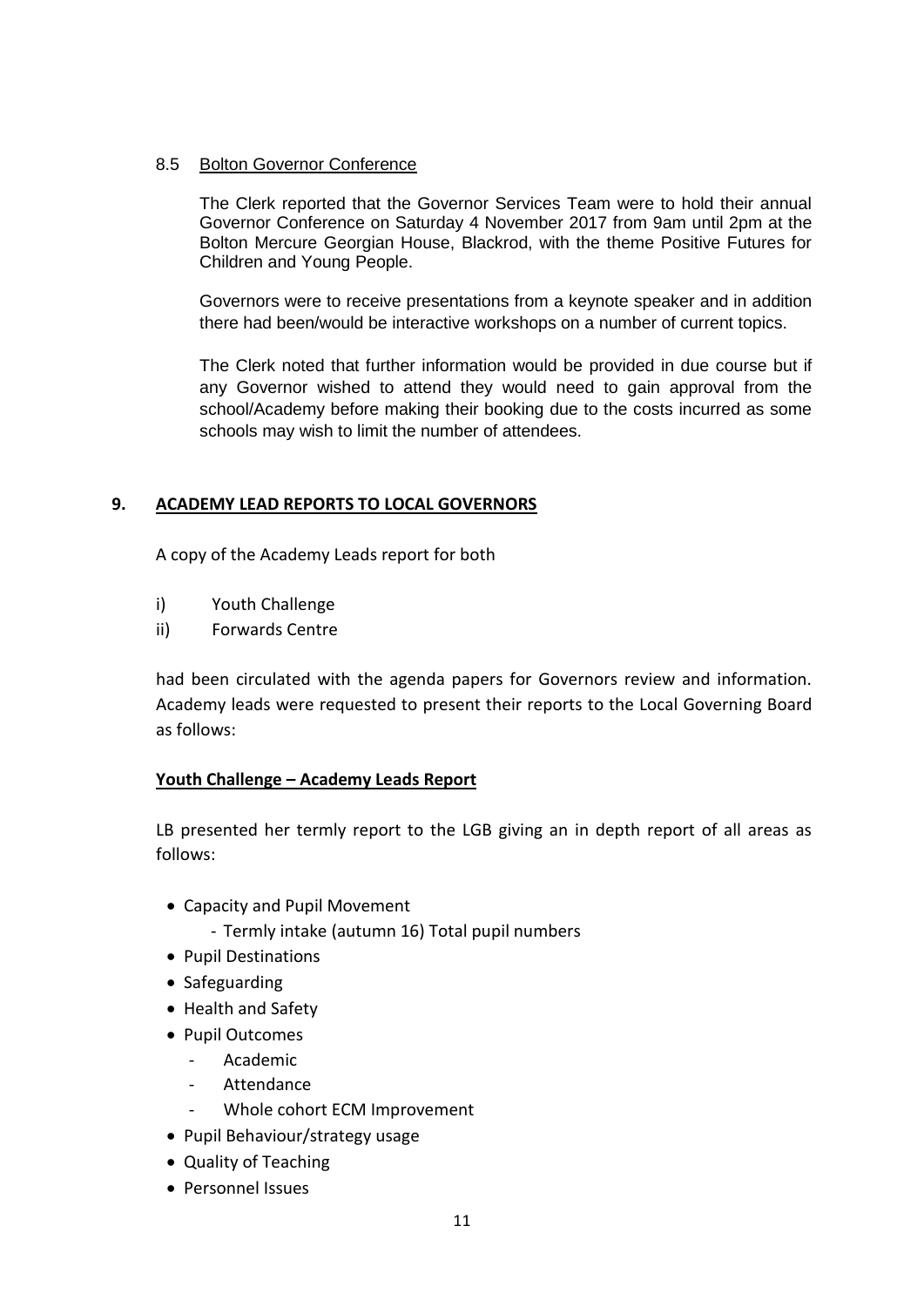- Curriculum
- Stakeholder satisfaction
- Parental Questionnaire September December 2016
- Pupil survey analysis
- School Evaluation analysis
- Staff Questionnaire
- Looked After Children
- Children Missing Education
- Report on Impact on Performance Management

 Governors were guided through the report with additional information and discussion being made in respect of the following areas: Questions were also invited.

## Safeguarding

Further to the report LB referred to the detail recorded in respect of two pupils having been referred to the Chanel program. Governors commented on how useful this program was particularly in light of recent terrorist incidents in Manchester and London. LB noted that the pupils all had very clear views and beliefs in these matters and that they needed to be understood.

# Health and Safety

LB referred to all staff being trained in 'MAPA' - the Management of Actual or Potential Aggression. Updates had been given on 24 and 31 March 2017. CF noted that due to the success of this experienced at Youth Challenge, he would look to implementing this at the Forwards Centre in the near future. LB stated that it was not as prescriptive as 'Team Teach' and that there were different levels.

SC referred to the detail recorded in respect of the recent staff referrals made to DS to authorise Hepatitis B Injections and asked if this was to be undertaken across the Board. It was explained that this had been undertaken across the Primary academy. CF noted that the need for this was an occupational hazard following incidents/potential incidents that had/may occur. It was noted that these incidents were not always intentional but were a hazard or the nature of the pupils.

RL asked if all staff should benefit from this injection at a cost to the academy as some staff had taken it upon themselves to arrange it and had paid for their own. Some staff had already had the injection in previous work situations but may require a booster.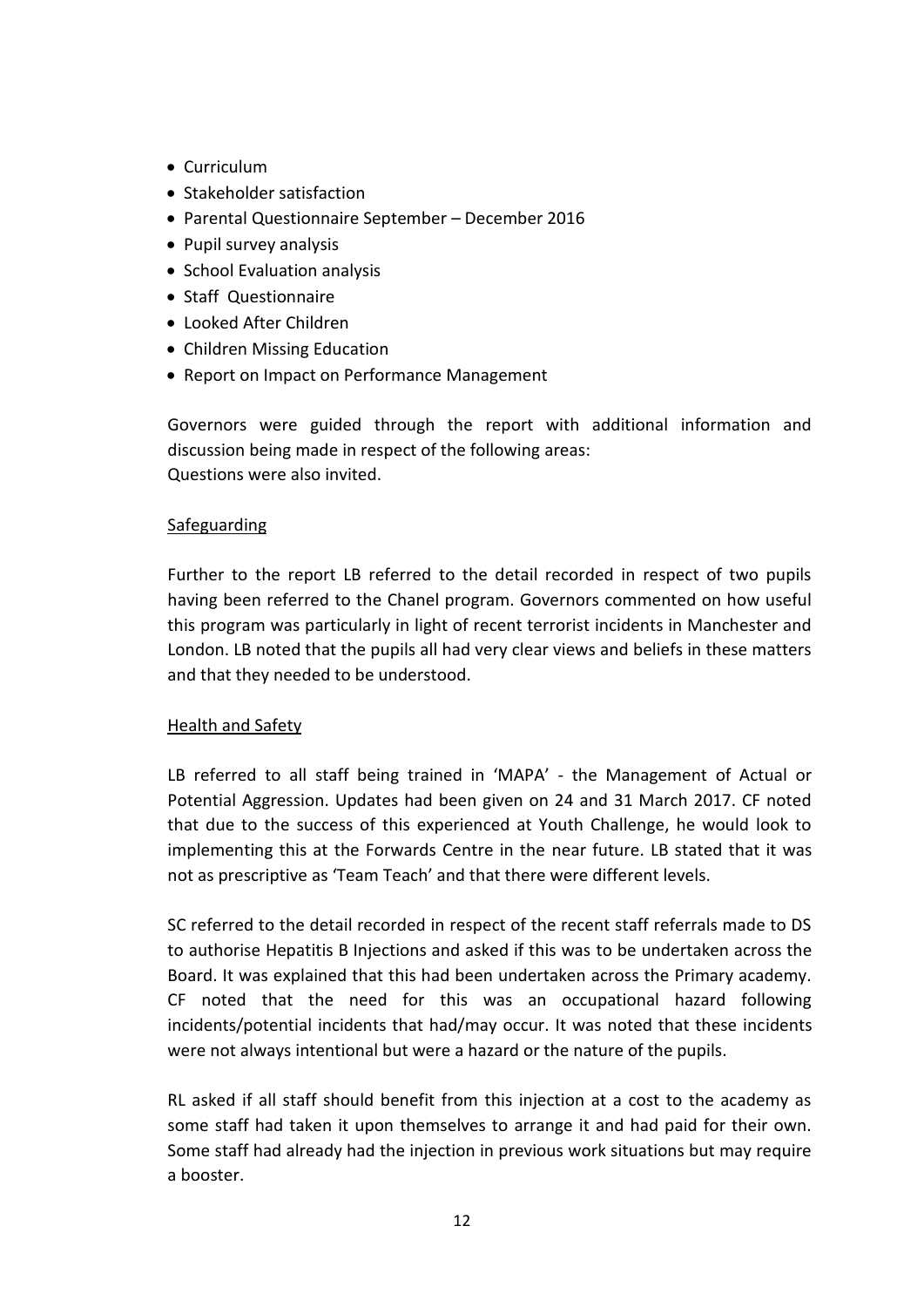**Action:** PH to make further enquiries into the need for HEP B injections across the board and who was responsible for the cost.

## Pupil Outcomes

LB reported that it was important to ensure that realistic targets were set and that suitable challenges were put in place for each child. LB referred to the report showing the percentages of pupils at expected/above expected ARE.

SC noted that it was important to remember that the academic ability of some of the pupils in the academy were well below average and that this was required to be realised within the details recorded. Even if the child was below expected they may still have made progress and therefore if details were included in respect of their baseline progress against their targets could be seen.

- **Action:** LB to include baseline detail in future reports to show the individual pupils progress.
- **Agreed:** That the Academy Leads report for the Primary Youth Challenge be received with thanks.

# **Forwards Centre - Academy Lead's Report**

CF presented his termly report to the LGB giving an in depth report of all areas as follows:

- Capacity and Pupil Movement
	- Termly intake Total pupil numbers
- Pupil Destinations
- Safeguarding
- Health and Safety
- Pupil Outcomes
	- Academic
	- **Attendance**
	- Whole cohort ECM Improvement
- Pupil Behaviour/strategy usage
- Quality of Teaching
- Personnel
- Curriculum
- Looked After Children
- Children Missing Education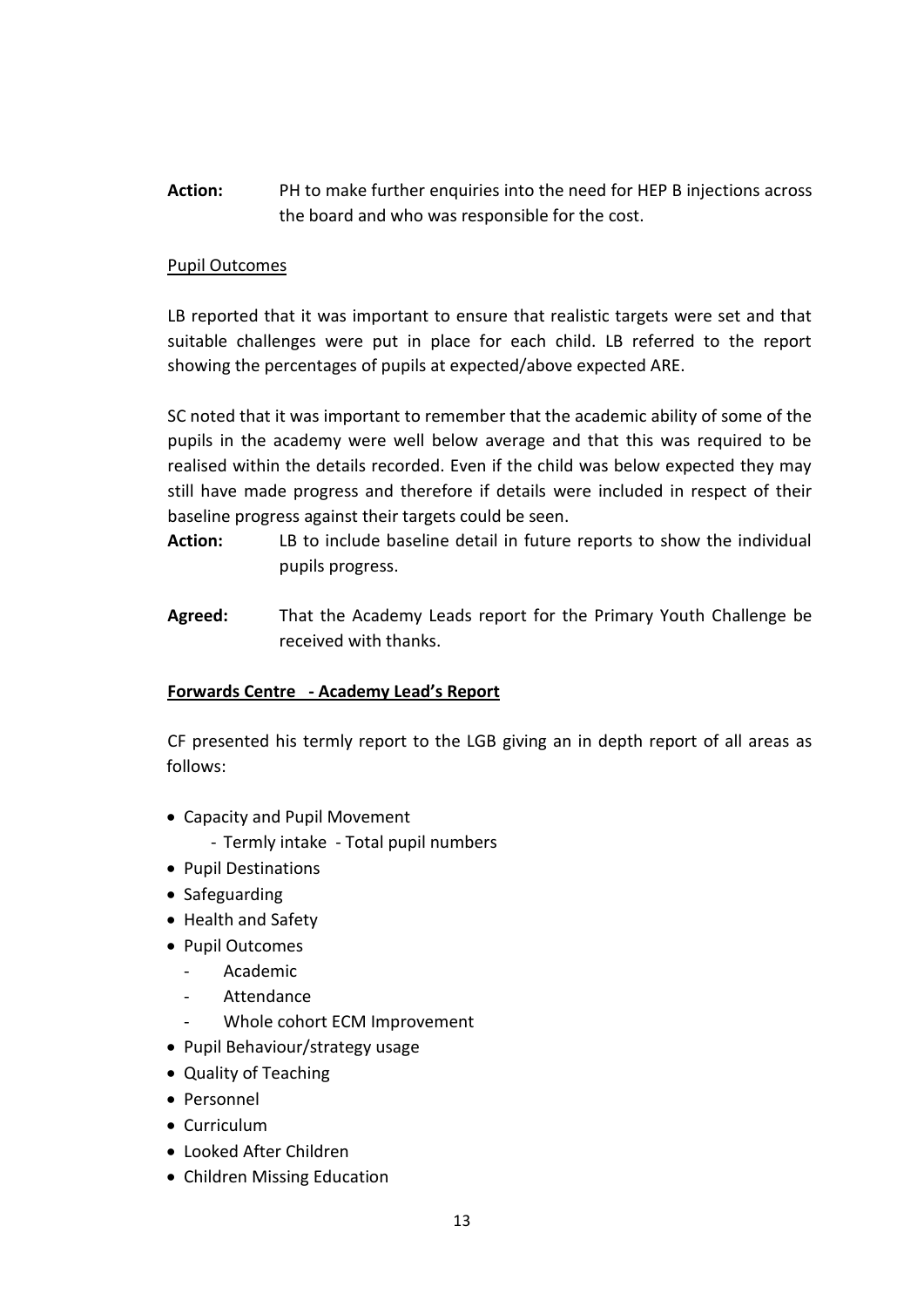• Report on Impact on Performance Management

Governors were guided through the report with additional information and discussion being made in respect of the following areas; questions were also invited:

## Capacity and Pupil Movement

CF reported that pupil capacity was still at 45, he had recently met with the LA representatives to further discuss this issue as there were still eight children on the waiting list. There were a number of pupils that were waiting to leave the Forwards Centre but the LA were having difficulty placing the pupils in appropriate settings. An appeal had been made to the Forwards Centre to move six year 6 pupils to Lever Park but this was proving a challenge and the Year 11 pupils were also still on site at Lever Park. It was felt that this would be resisted due to the disruption it would cause. A Parent Governor commended the work undertaken by the staff at Lever Park in very challenging circumstances.

## Safeguarding

Further to the details recorded in CF's report a Governor referred to the Child Action pupils and asked if the live list detailed of the 45 pupils currently in the centre required managing under the safeguarding heading or if they were SEN pupils or both. CF confirmed that they were not all SEN pupils. A Governor suggested that a breakdown to aggregate the differential between Safeguarding and SEN pupils be made for future reporting purposes. This was agreed.

**Action:** CF to provide a breakdown in the numbers of Child Action pupils to differentiate SEN pupils and Safeguarding for future reporting.

### Pupil Outcomes

Further to the detailed circulated report, Governors were informed that all pupils in the centre presented challenge and it was hard to determine academic age related expectation. Work was undertaken to improve the rigour behind termly assessments for each pupil to determine the required support in order to raise their achievements and was tracked accordingly. It was noted that in most cases progress in writing was above reading and maths, but this was not the case in this setting as many pupils did not express an interest in this. Therefore an area of focus, with a lot of moderation to be undertaken.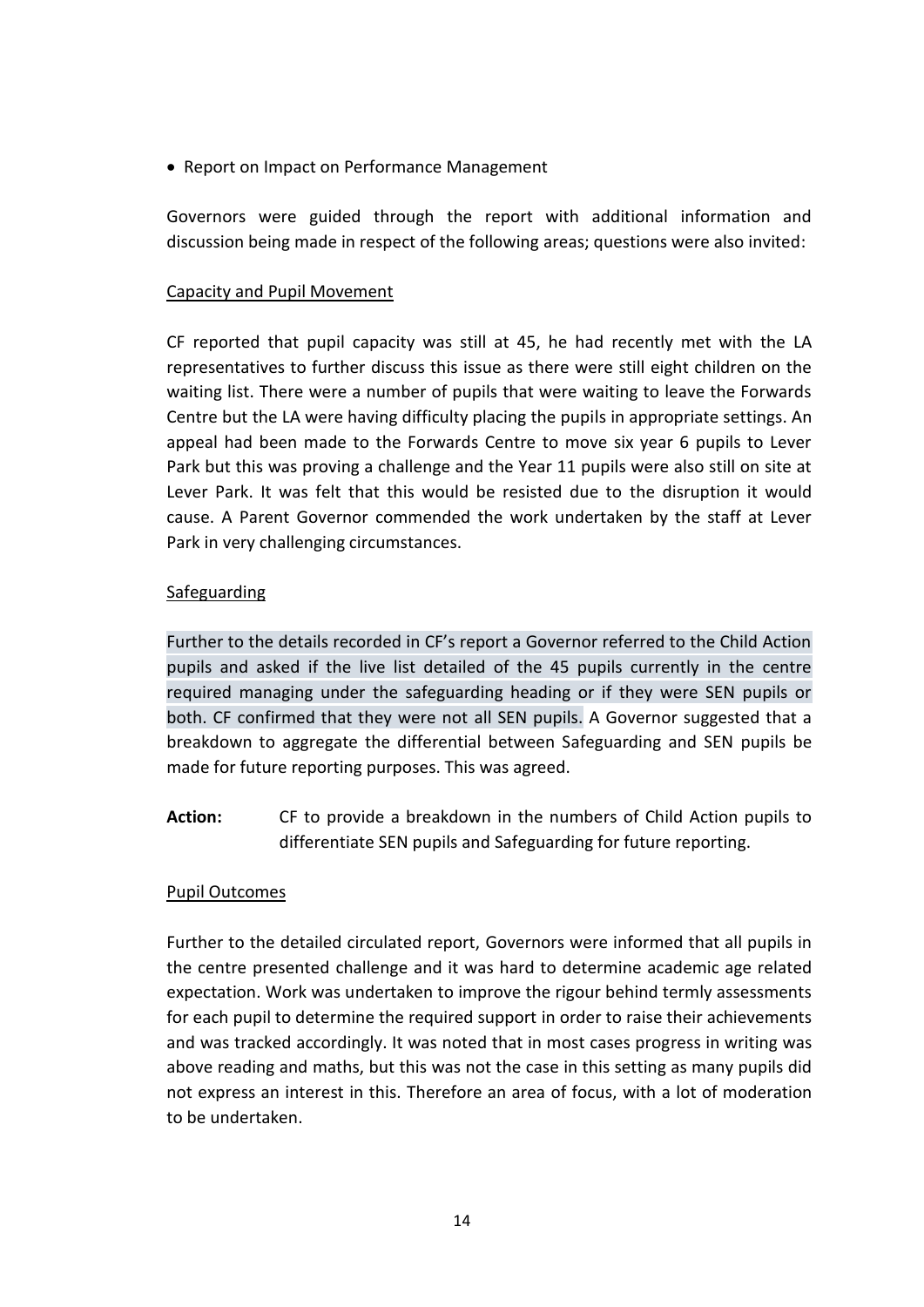## Attendance

Further to the report CF reported that significant improvements had been made with attendance, with the current figure showing 95.16% with no groups below 95%. It was noted that for reporting purposes the data had been disaggregated and that any pupils with CAMHS appointments had been removed as this would have a negative impact on attendance.

## Pupil Behaviour

CF reported that he had recently met with Jacqui Parkinson, LA Safeguarding Lead to discuss procedure in respect of pupil behaviour and relating risk assessments and help formulate a graduated response to individual pupil's behaviour, with appropriate management to best meet the needs of each individual child. It was noted that any forms of bullying were managed appropriately and effectively.

## Quality of Teaching

CF reported referred to the circulated report provided by Lynn Williams and Sarah Curley following their recent visit to the centre. It was noted that this had been very useful in addition to the guidance received from Mr Nick Pounds, LA School Improvement Professional. CF further noted that he had met with two teachers to 'draw in' independent learning.

Governors were informed that the School Development Plan would be amended to reflect the required focusses in addition to the need to share best practices with Ladywood Special School.

PH noted that he felt circular teaching was becoming more effective.

# Performance Management

Further to the report CF informed Governors that the performance management of all Teaching staff was now complete and that all support staff would be completed before the end of this term.

**Agreed:** That the Academy Leads report for the Forwards Centre be received with thanks.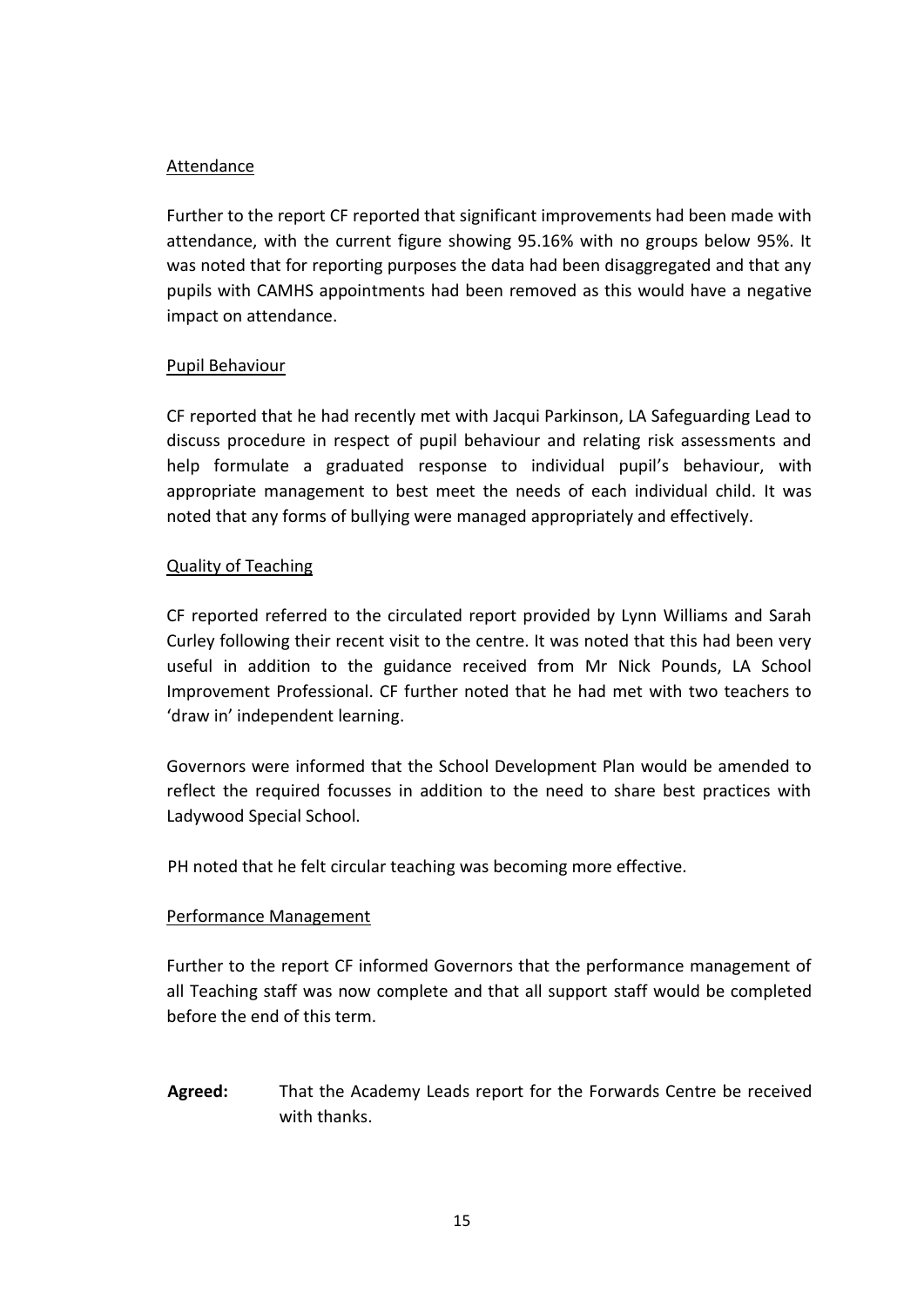# 9.1 Review and Approval of the Academy Self-Evaluation (SEF) and Improvement/Development Plan (SDP)

## Youth Challenge

A copy of the SEF report, deferred from the last meeting had been circulated with the agenda papers for Governors review and information.

**Agreed**: That the progress on the Primary Youth Challenge SEF be received and noted.

## Forward Centre

The SEF for the Forwards Centre had been circulated for the last meeting. There were no further updates at this time.

SC clarified to Governors that the SDP was updated termly and details should be provided to Governors at each termly meeting. The SEF would be shared as and when it was updated.

### 9.2 Visit by School Improvement Professional (SIP)

PH reported that the SIP was due to attend both Academies on 14 and 15 June 2017. A report would be provided at the next meeting.

**Action:** Clerk - agenda item for the autumn term 2017

9.3 Termly report on Children Looked After

A more detailed report in respect of children looked after had been made within both academy leads circulated reports. Governors were informed that there had been one Child Looked After within the Primary Youth Challenge Academy but they were no longer at attending. There were currently eight Looked After Children attending the Forwards Centre.

- **Agreed:** that the termly report on the provision for Children Looked After be received and noted.
- 9.4 Termly Report on Attendance and Children Missing Education

# 9.4.1 Primary Youth Challenge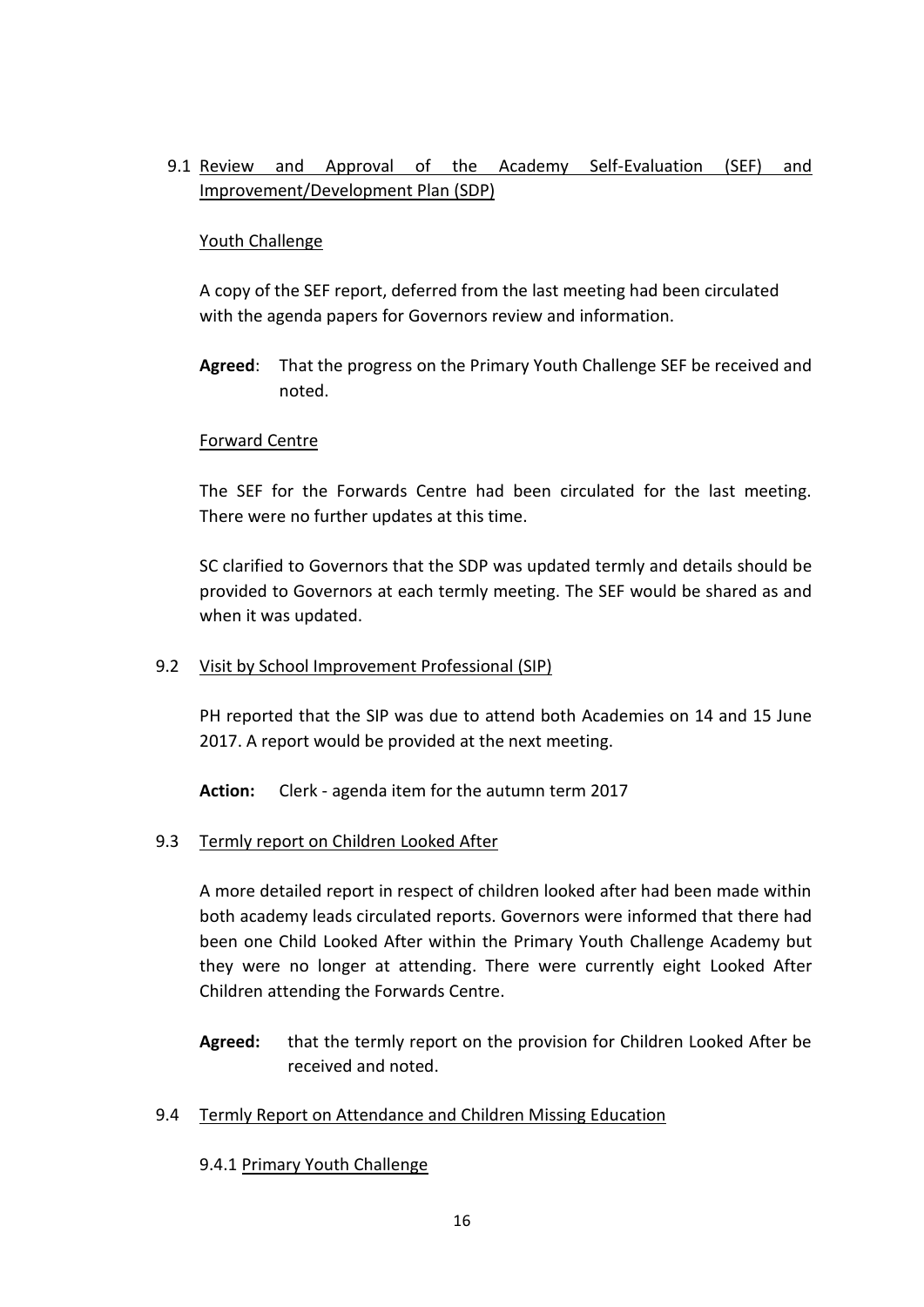It was reported that there had been no cases of children missing education in the Primary element of Youth Challenge

#### 9.4.2 Forwards Centre

It was reported that there had been no children missing from education at the Forwards Centre

**Agreed:** that the report on 'Children Missing Education' be received and noted.

#### 9.5 Update on current consultation with Primary Youth Challenge

PH reported that the financial forecast for Primary Youth Challenge Academy was poor, currently losing £153,000. Meetings had been undertaken on 4 April 2017 with Finance to discuss ways of recovering the loss that was currently being made. Discussions with the unions had also been undertaken to inform them of the current situation and it had been determined that if there was no change the provision would have to be closed and staff redeployed as appropriate.

Since then, meetings had been held with the LA, LB - Academy Lead and her team of staff to alert them to the deficit situation. PH also referred to the challenge of meeting the needs of the pupils concerned and also referred to the 8 pupils on the waiting list.

A Governor suggested increasing the pupil capacity to increase funding capacity and also to review transport costs as this amounted to £40,000 of the £113,000 deficit.

PH noted that the centre could remain open if they could break even. He had met with JH and also TB to express his concerns. They had taken the matter on board and agreed to further discuss the matter with JD. It was hoped that a positive outcome from this would be received in the very near future. PH noted that he would alert the JCC Board and Primary Academy team members on Tuesday 13 June 2017.

Governors discussed this matter with sensitivity emphasising that the demand for both provisions was too significant to take one away.

SC reported that once the response had been received the matter would require further careful review.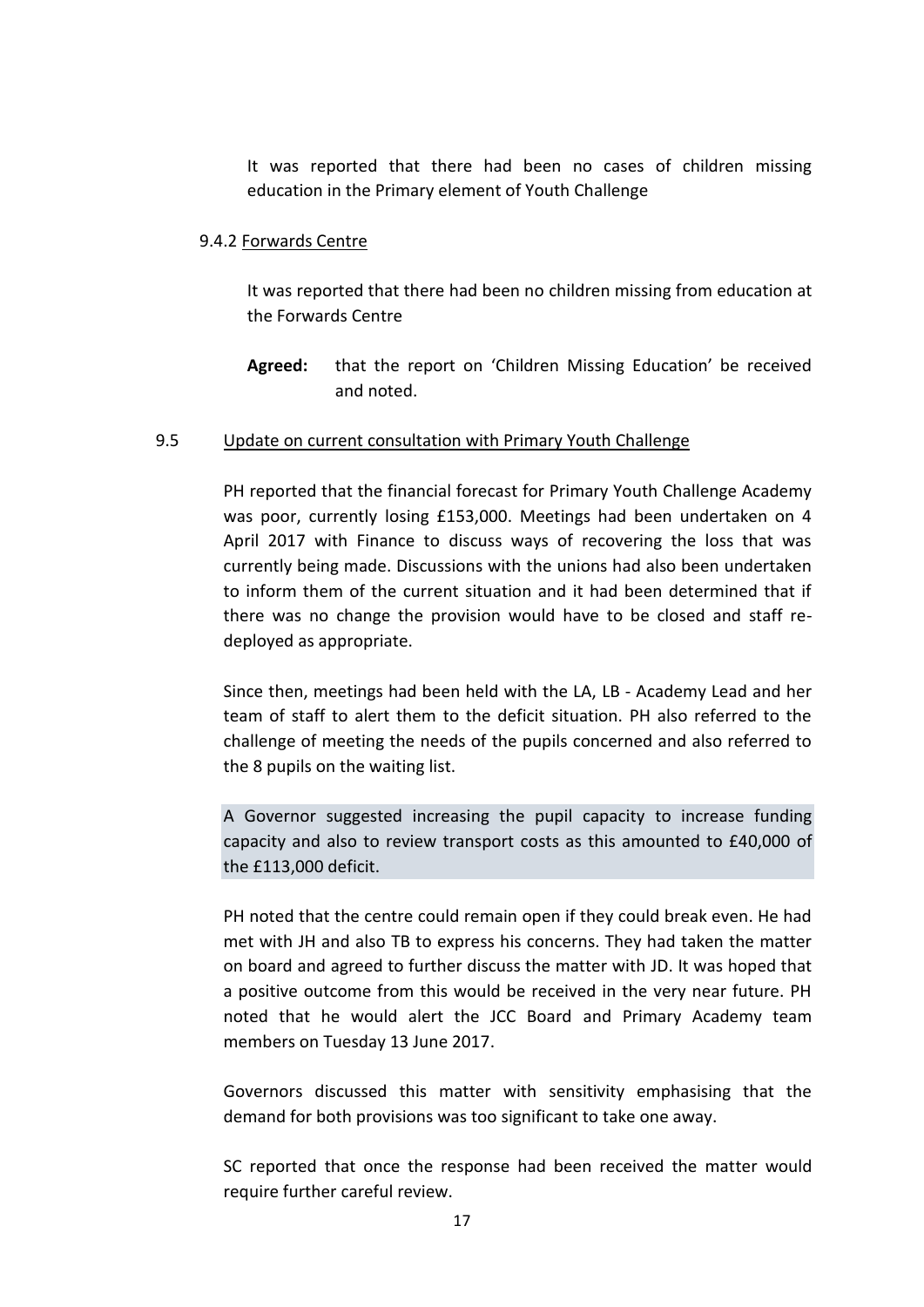PH reported that the end of the informal consultation process was 16 June 2017, it was hoped that a report would have been received back from JD by the middle on week commencing 12 June 2017.

Governors further discussed the funding issues and the potential of increasing pupil capacity. It was noted that the Academy currently received £80,000 from the LA for eight places and £10,000 per place. It was hoped that the LA would agree to increase capacity to 12 places to improve the income stream. It was also noted that if this was approved care would need to be taken to ensure quality of provision was maintained.

SC referred to the criteria of the 'Offer' provided by the Academy needing to be very clear. SC also noted that the intensive involvement with Ladywood School was an asset in respect of providing behaviour strategies but that if all behaviour strategies had been exhausted, alternative provision was required.

PH stated that the LA had always been very supportive and it was hoped that the response would be positive.

A Governor asked if Governance for the Primary Academies would be affected if the YC Academy did close. PH confirmed that Governance would be affected in these circumstances but that it was hoped it would not come to that but would be addressed effectively if required.

### **Action:**

- i) PH to report back to staff, Louise Buchanan, Academy Lead, Union Representatives, Mrs Curley, Mrs Williams, members of the LGB and the Clerk once a report/details had been received from the LA.
- ii) Clerk to circulate the report to LGB if/as required.

### 9.6 Current Financial Position

A copy of the financial report for the YC Primary and Forward Centre had been circulated with the agenda for Governors review and information. DS noted that the report gave Governors an update of the current financial situation at the end of the seventh period of the current financial year.

Governors had already been made aware of the projected financial deficit of £153,000 for YC Primary under the previous item. There was also a projected deficit of £54,000 for the Forwards Centre, totalling £207,000 across the two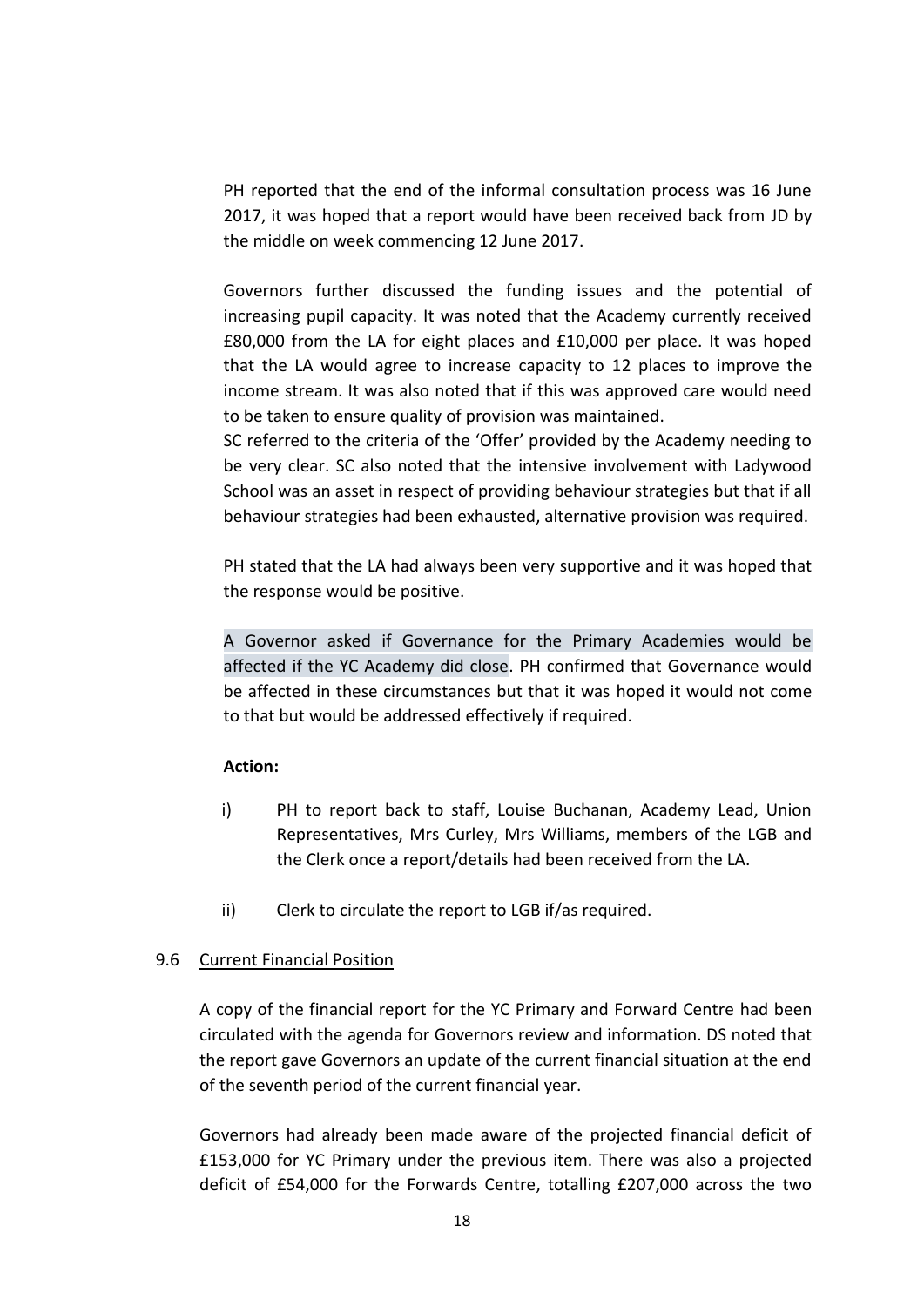academies. DS reported that revised charging strategies had been put in place to address the projected in year deficit based on pupil funding levels in 2015/16 and it was projected that this would bring the Trust back in to a balanced position for the 2017/18 financial year.

**Agreed:** That Governors receive and note the information presented within the circulated financial report.

# 9.7 Policy Ratification

The following policies had been circulated for Governors review and approval: 9.7.1 Safeguarding and Child Protection Policy

The Clerk noted that this policy had been circulated for the previous meeting and approval deferred to this meeting. RL reported that this was a model policy to be used across the Board. The Policy had recently been presented at the Secondary LGB meeting, this had been approved subject to number of formatting amendments as discussed.

- **Agreed:** That Governor's approve the Safeguarding Policy, subject to RL making the required formatting amendments.
- **Action:** RL to circulate the updated policy to all Governors across all academies once completed.

### 9.7.2 Disciplinary and Behaviour Policy – Forwards Centre

Governors had received a copy of the Discipline and Behaviour Policy in respect of the Forwards Centre for their review and approval.

SC noted referred to the appendices noting that she felt that the individual Provision maps ought to be included. This was agreed.

**Agreed:** That Governors approve the Discipline and Behaviour policy subject to the provision maps being included.

# 9.7.3 Health and Safety Policy – Forwards Centre

Governors had received a copy of the Health and Safety Policy in respect of the Forwards Centre for their review and approval.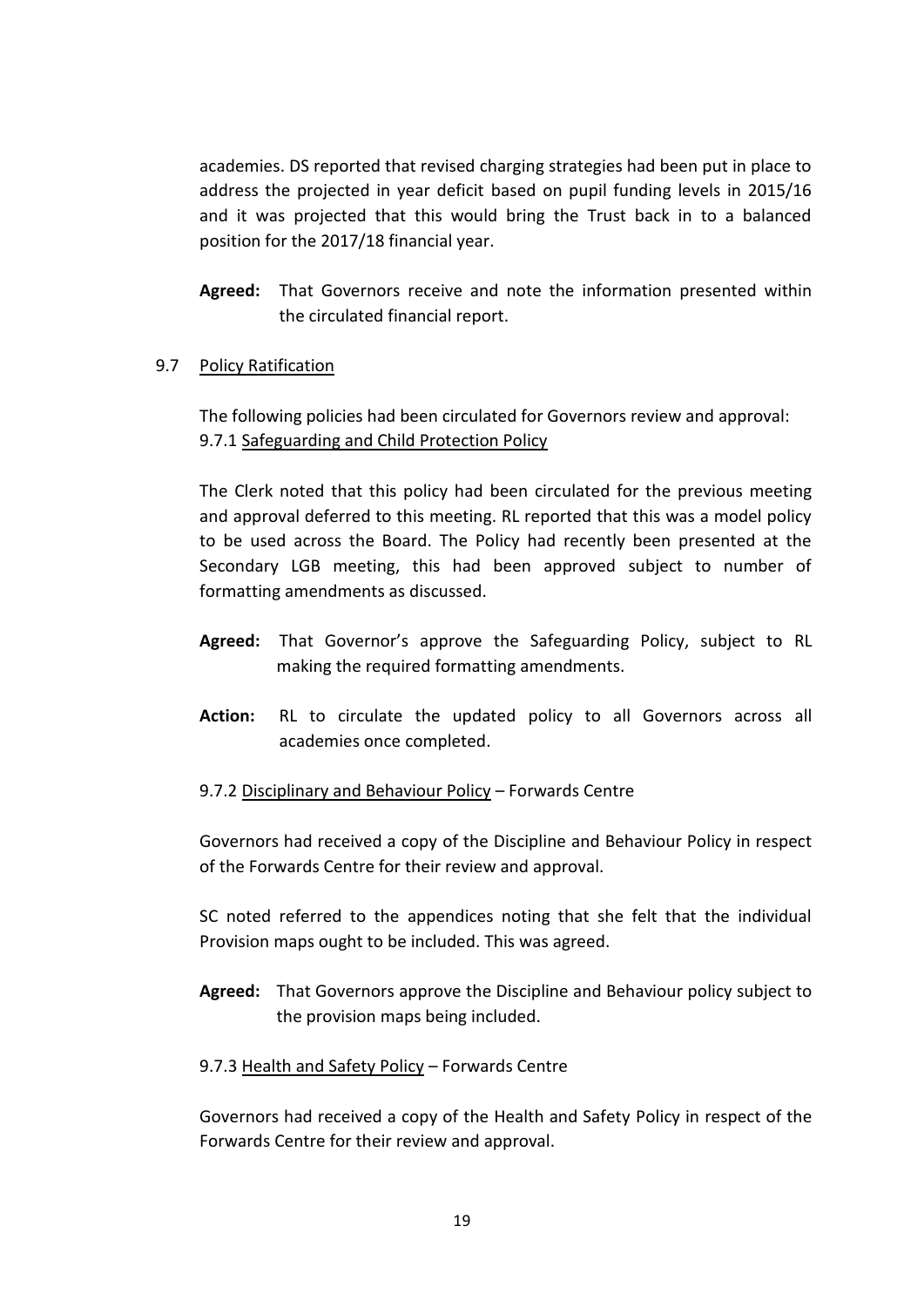SC referred to the section in respect of contractors and the need to check the required procurement systems.

CF confirmed that all contractors were provided by the LA corporate Property Services (CPS). SC suggested that a check be undertaken to ensure that all Contractors were aware of the requirements and that statements had been provided.

Governors referred to the role of the Health and Safety link Governor, Gemma Morris and discussed the need for this area to be monitored as part of her link Governor monitoring role. It was suggested that a list of Health and Safety requirements be compiled and that this be presented for future meetings to ensure compliance.

**Agreed:** That the Governors approve the Health and Safety Policy (Forwards Centre) subject to the amendments being made to include CPS on the back page – Contractors in school.

### **Action:**

- i) CF to amend the Policy to reflect CPS involvement.
- ii) GM to compile and incorporate a Health and Safety 'tick list' as part of her Governor monitoring - for future reporting purposes.
- 9.7.4 Curriculum Policy Youth Challenge

A copy of the Curriculum Policy in respect of Primary Youth Challenge had been circulated for Governors review and approval.

**Agreed:** That Governor's approve the Curriculum Policy for Primary Youth Challenge.

### 9.8 Protocol/Offer

At the last meeting the Chair had suggested that Louise Buchanan and Chris Fielding, as Academy Leads meet with Paul Hodgkinson to obtain further clarification on the protocol and the offer with a report back to the LGB at this summer term meeting.

SC asked what the dead line date was for submitting 'the offer' for all academies.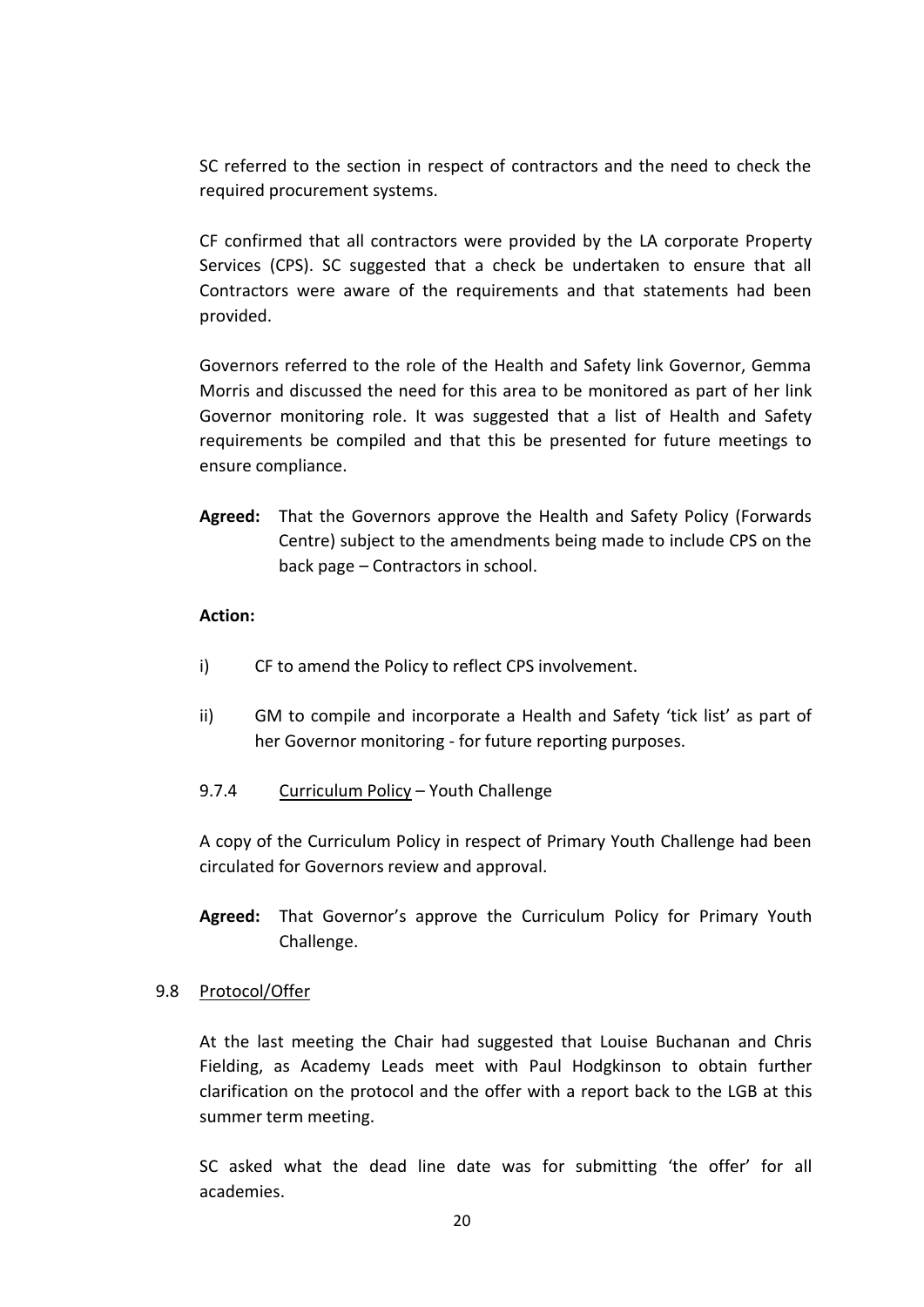PH confirmed that he was to meet with the Academy Leads on Tuesday to further discuss. A new personal success targets system had recently 'gone live' at Lever Park and was working well, this had been shared with Dr Birch and Sue Cornwell who had been very impressed. It was hoped that it would be live across each Academy within Bolton Impact Trust for September 2017 and would be shared with the LGB at the next meeting.

### 9.8.1 Report/outcomes from Working Groups

SC reported that SC and LW had recently reviewed the Quality of Provision across both academies as per their circulated report. It was proposed and agreed that the following Governors undertake a review of the review of the following areas ahead of the autumn term meeting:

- Katie Anderson review the area of SEN
- Gemma Morris Health and Safety and Safeguarding
- Lynn Williams Academy Website for the Primary Provision

SC noted that other areas across both academies required further review such as:

- Sickness
- Attendance
- Grievance Procedures

Governors discussed these areas and felt that any further delegation of link Governor responsibilities would be better deferred and addressed in the autumn term 2017 once a full complement of Governors were in place. This was agreed.

SC referred to Parent Questionnaires and asked if Ms Blackburn, Parent Governor would analyse this area in liaison with CF and LB and report back at the next meeting. This was agreed.

- **Action:** That the following Governors undertake a review of their link area of responsibility and report back at the autumn term 2017 meeting:
	- Katie Anderson review the area of SEN
	- Gemma Morris Health and Safety and Safeguarding
	- Lynn Williams Academy Website for the Primary Provision
	- Joanne Blackburn analysis of parental questionnaires in liaison with CF and LB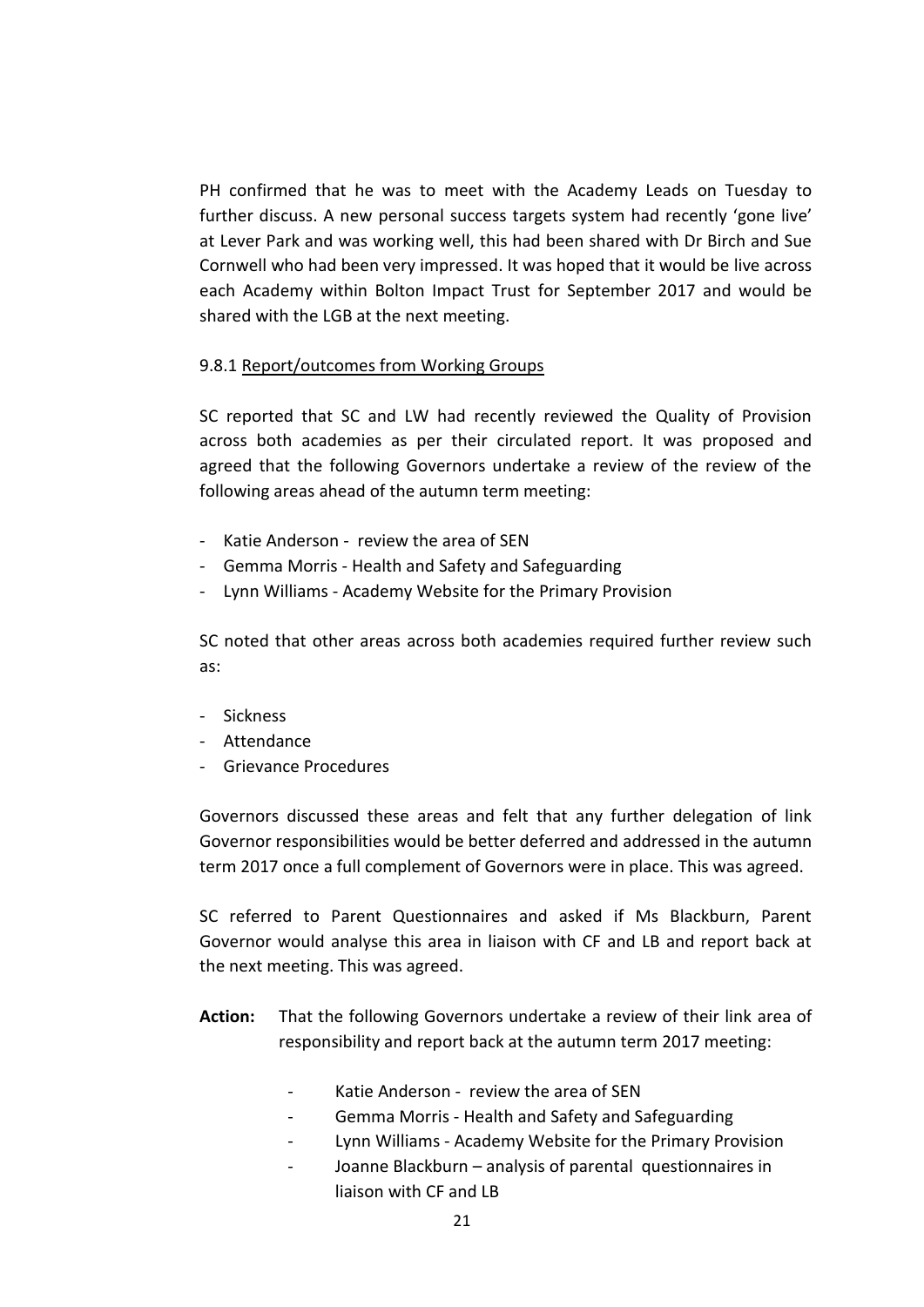PH confirmed that there were a number of outstanding Link Governor vacancies that were required to be filled. It was hoped that once a full complement of Governors were on board that this could be completed.

## **10. TERMLY EVACUATION/INVACUATION PROCEDURE**

The termly evacuation/Invacuation procedure for the Autumn term 2016 for both settings had been included within each individual Academy lead's circulated reports. Governors were assured that a successful evacuation/Invacuation had been carried out during the Spring Term 2017 and that summer term drill would be undertaken before the end of the current term with a report back to Governors in the autumn term 2017.

## **11. GOVERNOR SKILLS AUDIT**

DS reported that he thought that he had previously circulated a skills audit questionnaire to all members of the Primary Governing. However, this had not be the case and therefore he would circulated it at the earliest opportunity after this meeting.

Governors were requested to complete the skills audit as honestly as possible ensuring that the questions were fully understood and answered correctly to enable a detailed analysis to be undertaken and a report back at the autumn term meeting.

**Action:** DS to circulate a copy of the Governor skills audit to all members of the Primary LGB for their completion and return to DS by the end of term, July 2017.

# **12. SCHOOL TERM AND HOLIDAY DATES 2017/18**

A copy of the school term and holiday dates 2017/18 had been circulated for Governors information. PH confirmed that all dates were on the website.

**Agreed**: That the school term and Holiday dates 2017/18 be approved

At this point in the meeting a Governor referred to the need for an offer of some form of provision for pupils during the summer holidays to maintain continuity. Governors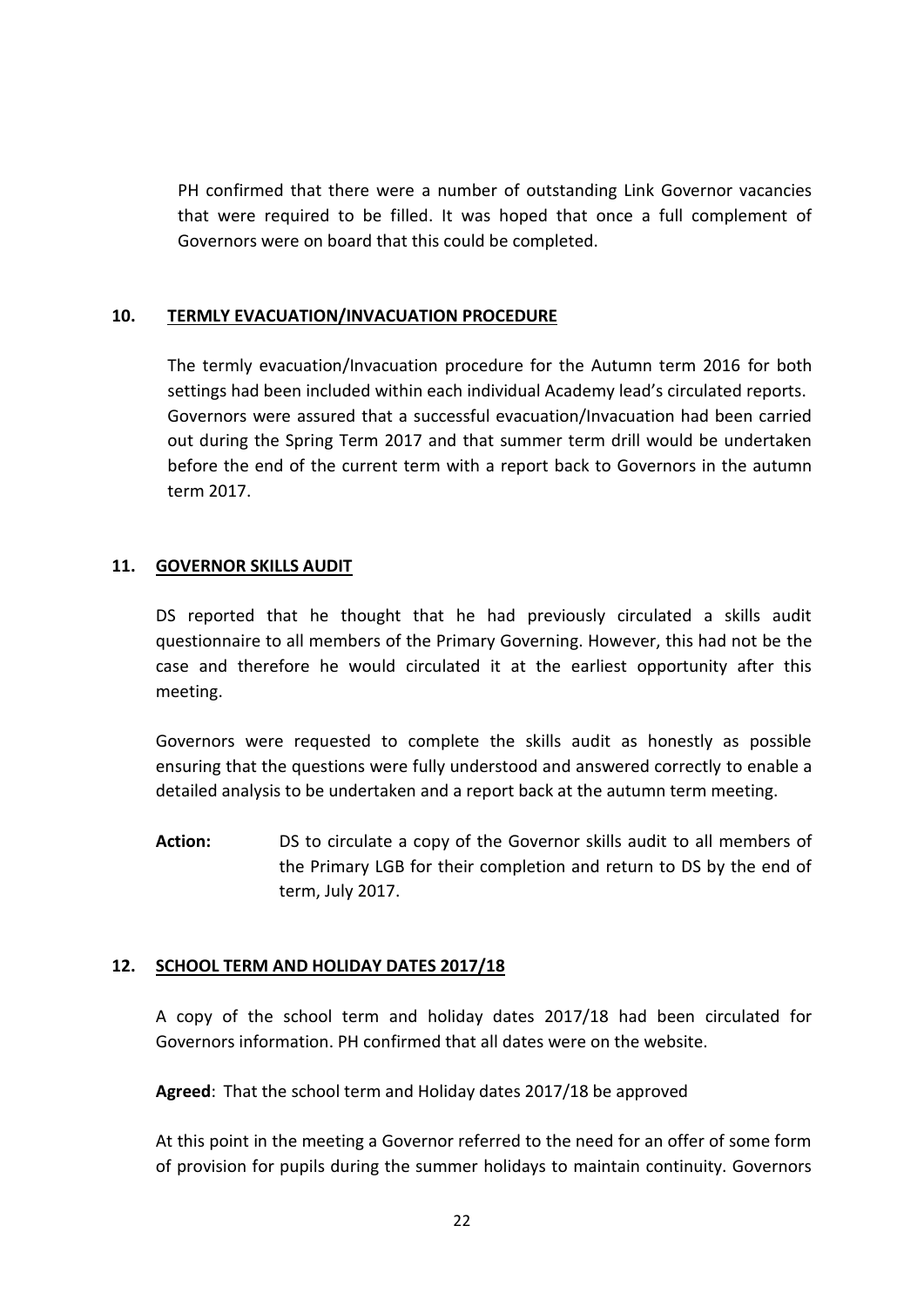also discussed the need for the Academies to maintain contact with families over this period and make any necessary welfare calls.

PH agreed that there was a need to maintain continuity for pupils within the Primary Academy and provide some form of provision. This was an area of that required further review. It was noted that at Lever Park a summer scheme was to be provided for the Current Year 6 moving to Year 7.

DS informed Governors that a bid was to be written for the provision of mentor support, other funding streams would also be considered as it was important to maintain familiarity with the pupils.

## **13. DATES OF NEXT LOCAL GOVERNING BOARD MEETINGS**

The Clerk had proposed the following meeting dates as per the agenda for the 2017/18 academic year. It was noted that at the two other LGB meetings Mr Hodgkinson had requested that this be deferred for further discussion to enable dates to be agreed in line with the Trust and data presentation etc. It was hoped that they would be kept as closed to the proposed dates as was possible.

### **Action:**

- i) PH and RL to further discuss meeting dates for the 2017/18 academic year in line with the Trust, Data presentation and the Clerks availability.
- ii) Clerk to circulate meeting dates for 2017/18/venue for the meetings of the Primary LGB to all Governors by the Clerk, at the earliest opportunity, once agreed with PH and RL.

### **14. CONSENT TO ABSENCE**

**Agreed:** Governors consented to the absence of Katie Anderson.

It was noted that Mrs Jordan, had not attended the meeting and apologies had not been received.

**Action:** The Clerk to contact Mrs Jordan by email to establish a reason for her absence at this meeting.